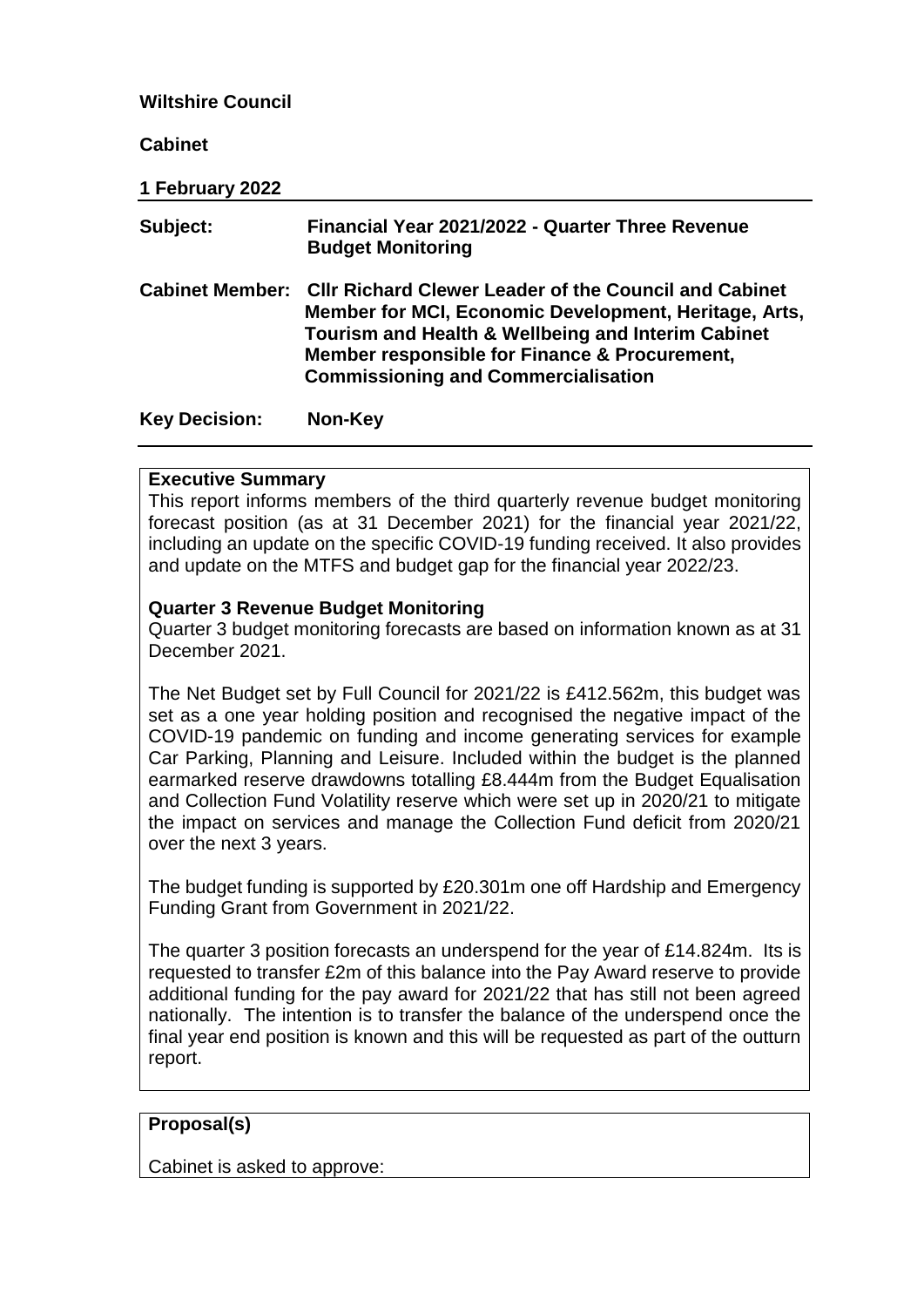a) the transfer of £1.4m into the General Fund reserve, £3.299m into a Transformation reserve and £0.397m into a Business Plan Priority reserve as a result of the earmarked reserve review; b) the transfer of £2m into the Pay Award reserve; c) The transfer of £0.500m into a new an ear marked reserve for Depot Phase Two Feasibility in 2022/23 from the 2021/22 underspend in Assets and Commercial budget.

Cabinet is asked to note:

- a) the current revenue budget is forecast to underspend by £14.824m by the end of the financial year
- b) the current savings delivery performance for the year
- c) the current forecast position of the use of Capital Receipts flexibilities of £3.905m
- d) the forecast level of reserves and budgeted draw down of £10.444m and £34.076m of section 31 Grant
- e) the in-year savings achieved through contractual activity and subsequent budget movements

## **Reason for Proposal(s)**

To inform effective decision making and ensure sound financial management as part of the Councils overall control environment.

To inform Cabinet on the forecast revenue financial position of the Council for the financial year 2021/22 as at quarter 3 (31 December 2021), including delivery of approved savings for the year.

**Terence Herbert Chief Executive**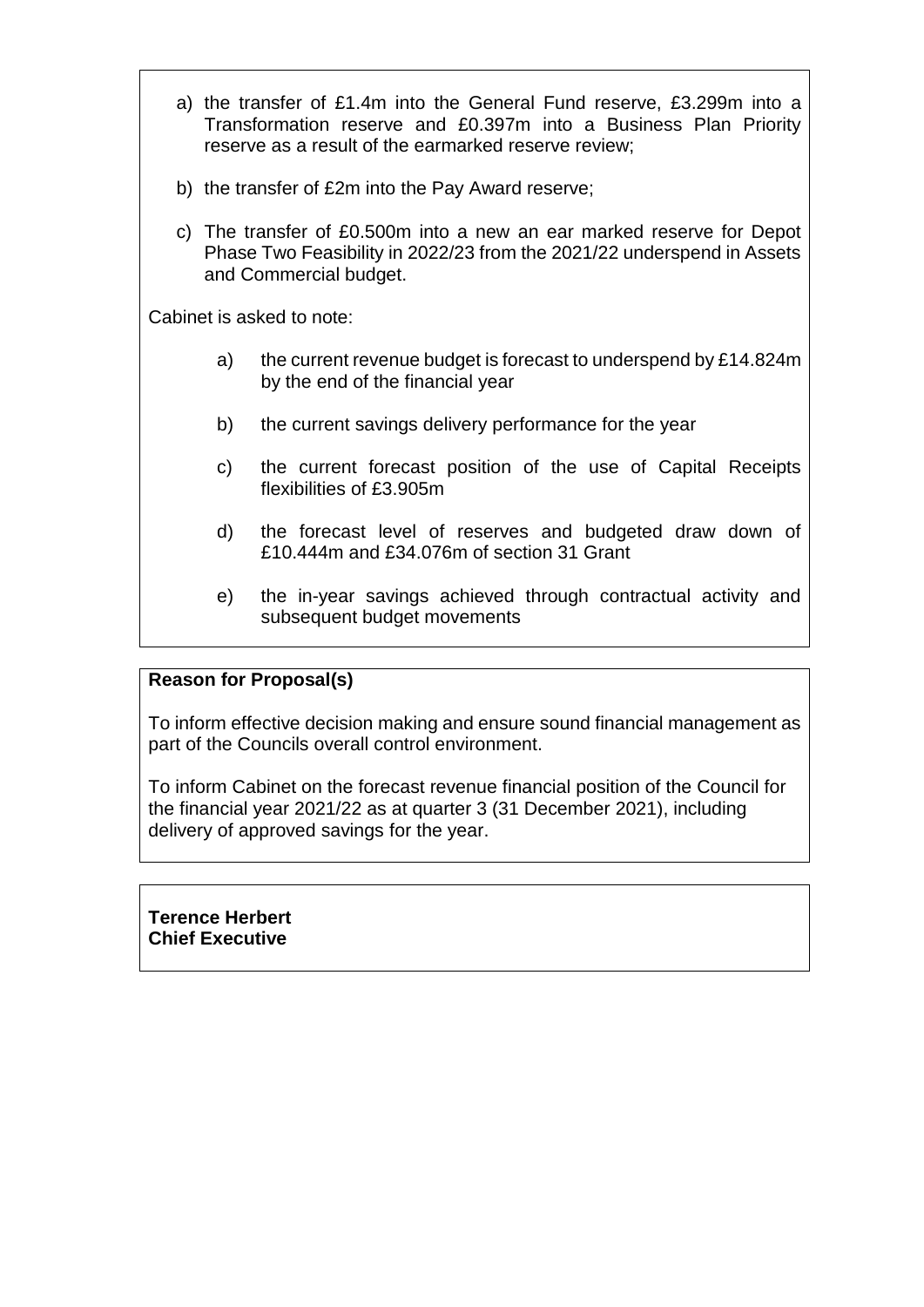| <b>Wiltshire Council</b> |                                                                                                                                                                                                                                                                                     |
|--------------------------|-------------------------------------------------------------------------------------------------------------------------------------------------------------------------------------------------------------------------------------------------------------------------------------|
| <b>Cabinet</b>           |                                                                                                                                                                                                                                                                                     |
| 1 February 2022          |                                                                                                                                                                                                                                                                                     |
| Subject:                 | Financial Year 2021/2022 - Quarter Three Revenue<br><b>Budget Monitoring</b>                                                                                                                                                                                                        |
|                          | Cabinet Member: Cllr Richard Clewer Leader of the Council and Cabinet<br>Member for MCI, Economic Development, Heritage, Arts,<br>Tourism and Health & Wellbeing and Interim Cabinet<br>Member responsible for Finance & Procurement,<br><b>Commissioning and Commercialisation</b> |
| <b>Key Decision:</b>     | Non-Key                                                                                                                                                                                                                                                                             |

### **Purpose of Report**

1. To advise Members of the Revenue Budget Monitoring position 2021/22 Quarter 3 (31 December 2021) for the financial year 2021/22 with suggested actions as appropriate.

#### **Relevance to the Council's Business Plan**

2. Budget monitoring and reporting supports effective decision making and the alignment of resources and financial performance to the Council's priorities and objectives as laid down in the Business Plan.

#### **Background**

## **COVID FUNDING 2021/22**

3. Included in the budget monitoring reports last year was a regular update on the financial impact of COVID-19 on the council's finances. The council is receiving additional funding this year as well as funding some COVID-19 related support from the grants that were set aside last year in earmarked reserves. Detail of the impact on services is included in the narrative for each service area where it is significant and set out below are the grants for this financial year that support some specific on-going interventions and support for the public and businesses. Of the £52.696m expected grant and other funding in excess of £40m is passported to either businesses or families and individuals. There are also some specific residual COVID-19 related costs and income that are detailed in paragraphs 83 & 84.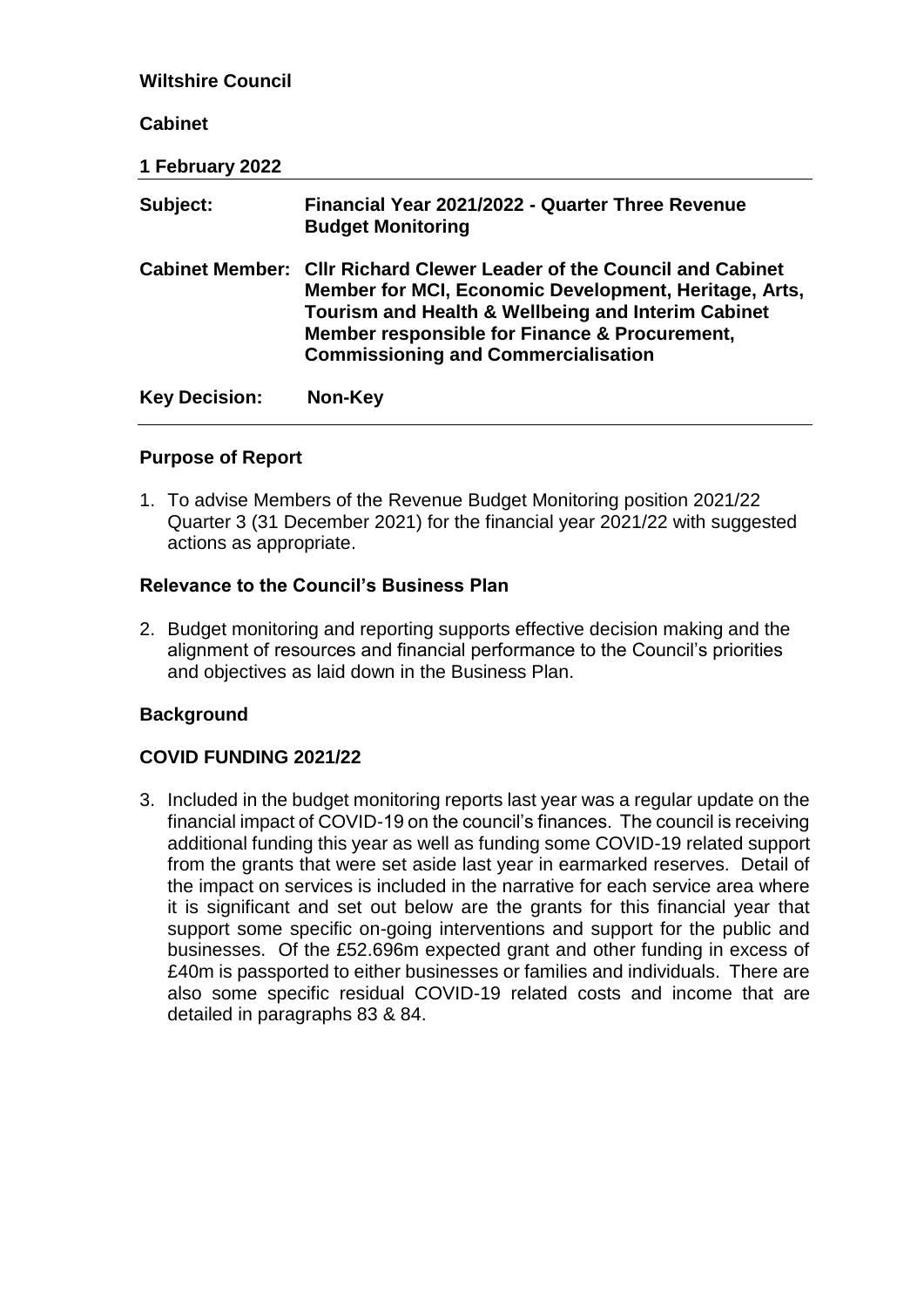|                                        |                  | 2021/22           |              |
|----------------------------------------|------------------|-------------------|--------------|
|                                        | <b>Earmarked</b> | <b>Expected</b>   | <b>Total</b> |
|                                        | <b>Reserve</b>   | <b>Allocation</b> | 2021/22      |
| <b>Grant Description</b>               | £m               | £m                | £m           |
| Covid 19 New Burden Grant              | 0.000            | $-0.353$          | $-0.353$     |
| Wellbeing for Education Return *       | $-0.080$         | $-0.072$          | $-0.152$     |
| Winter Grant / Local Grant / Household |                  |                   |              |
| Support Grant *                        | 0.000            | $-2.729$          | $-2.729$     |
| Contain Outbreak Management Fund       | $-8.041$         | $-2.807$          | $-10.848$    |
| Business Grants *                      | $-9.212$         | $-29.326$         | $-38.539$    |
| Infection Control & Testing 2021/22 *  | 0.000            | $-3.615$          | $-3.615$     |
| Test & Trace *                         | 0.000            | $-1.033$          | $-1.033$     |
| Sales Fees & Charges Support           | 0.000            | $-1.704$          | $-1.704$     |
| Catch up Schools *                     | 0.000            | $-0.900$          | $-0.900$     |
| <b>CBSSG Restart *</b>                 | 0.000            | $-0.223$          | $-0.223$     |
| Mass Test Funding Schools *            | 0.000            | $-0.224$          | $-0.224$     |
| Infection Cont & Testing Round 4 *     | 0.000            | $-2.474$          | $-2.474$     |
| Vulnerable - Clinical *                | $-0.535$         | $-0.801$          | $-1.336$     |
| Hospital Discharge / NHS funding       | 0.000            | $-6.434$          | $-6.434$     |
| <b>TOTAL</b>                           | $-17.868$        | $-52.696$         | $-70.564$    |

\* Denotes where grants are passported to businesses, households or individuals

## **REVENUE BUDGET MONITORING 2021/22 – QUARTER 3**

- 4. The Council approved a net budget for 2021/22 of £412.561m at its meeting on 23 February 2021.
- 5. The following paragraphs focus on forecast outturn variances against the approved budget based on information as at 31 December 2021.
- 6. This is the third report for the financial year and includes a summary of the movements of the budget since the budget was set by Full Council in February 2021. This summary can be seen in Appendix A.

#### **Main Considerations for the Council**

#### **Revenue Budget**

7. The following elements of this report reflect the management responsibility in line with the current management hierarchy. The breakdown of the projected year end position is set out in table 1 below.

Table 1 – Forecast as at Quarter 3 2021/22 Summary Position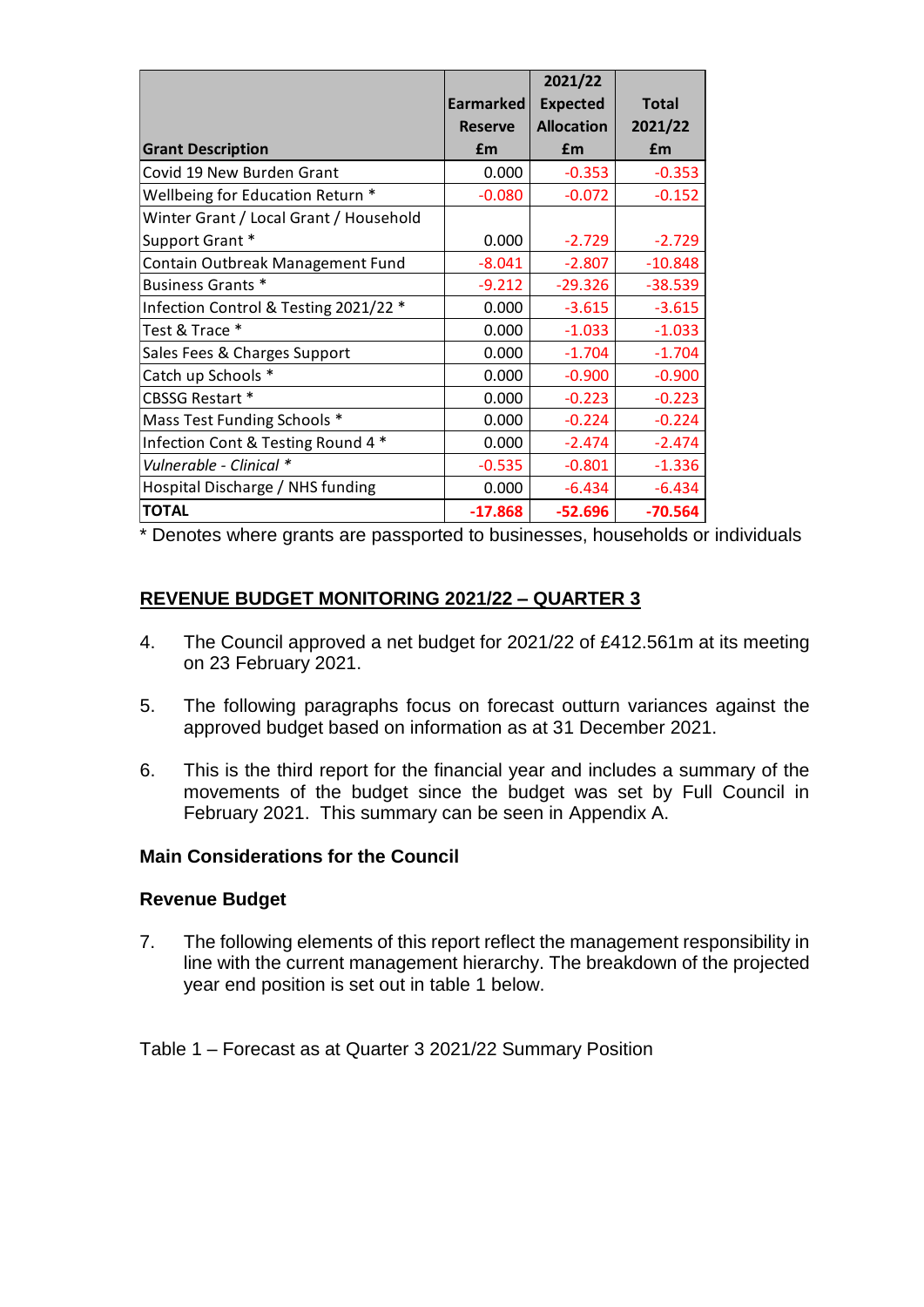## **Overview of Quarter 3 Monitoring**

|                                        | <b>Original</b><br><b>Budget</b> | Revised<br><b>Budget</b> | <b>Full Year</b><br>Forecast | <b>Full Year</b><br>Variance | Revised<br>Variance Q2 | <b>Movement</b><br>since Q2 |
|----------------------------------------|----------------------------------|--------------------------|------------------------------|------------------------------|------------------------|-----------------------------|
|                                        |                                  | в                        | C                            | $D(C-B)$                     |                        |                             |
|                                        | $\frac{A}{\pounds m}$            | £m                       | £m                           | £m                           | £m                     | £m                          |
| <b>Corporate Director People</b>       |                                  |                          |                              |                              |                        |                             |
| Living and Ageing Well                 | 52.372                           | 67.927                   | 69.647                       | 1.720                        | 1.547                  | 0.173                       |
| Whole Life Pathway                     | 78.007                           | 80.698                   | 76.824                       | (3.874)                      | (3.874)                | (0.000)                     |
| <b>Education &amp; Skills</b>          | 20.398                           | 20.477                   | 19.427                       | (1.050)                      | (0.606)                | (0.444)                     |
| Family & Children Services             | 62.475                           | 60.781                   | 58.670                       | (2.111)                      | (1.364)                | (0.747)                     |
| <b>TOTAL PEOPLE</b>                    | 213.252                          | 229.883                  | 224.568                      | (5.315)                      | (4.297)                | (1.018)                     |
| <b>Corporate Director Resources</b>    |                                  |                          |                              |                              |                        |                             |
| Finance                                | 5.000                            | 3.708                    | 3.422                        | (0.286)                      | (0.224)                | (0.062)                     |
| Assets & Commercial Development        | 15.498                           | 15.715                   | 15.510                       | (0.205)                      | (0.239)                | 0.034                       |
| ICT                                    | 11.406                           | 11.689                   | 11.415                       | (0.274)                      | (0.354)                | 0.080                       |
| Procurement & Commissioning            | 26.198                           | 8.118                    | 7.235                        | (0.883)                      | (0.278)                | (0.605)                     |
| <b>TOTAL RESOURCES</b>                 | 58.102                           | 39.230                   | 37,582                       | (1.648)                      | (1.095)                | (0.553)                     |
| <b>Corporate Director Place</b>        |                                  |                          |                              |                              |                        |                             |
| Highways & Transport                   | 37.734                           | 36.898                   | 37.008                       | 0.110                        | 0.504                  | (0.394)                     |
| Economy & Regeneration                 | 2.121                            | 2.777                    | 2.580                        | (0.197)                      | (0.112)                | (0.085)                     |
| Planning                               | 2.493                            | 2.373                    | 2.373                        |                              | 0.003                  | (0.003)                     |
| Environment                            | 44.340                           | 42.880                   | 40.687                       | (2.193)                      | (1.486)                | (0.707)                     |
| Leisure Culture & Communities          | 9.726                            | 9.132                    | 7.535                        | (1.597)                      | (1.191)                | (0.406)                     |
| <b>TOTAL PLACE</b>                     | 96.414                           | 94.060                   | 90.183                       | (3.877)                      | (2.282)                | (1.595)                     |
| <b>Chief Executive Directorates</b>    |                                  |                          |                              |                              |                        |                             |
| Public Health                          | 1.541                            | 1.508                    | 1.508                        |                              |                        |                             |
| Legal & Governance                     | 10.895                           | 8.672                    | 8.185                        | (0.487)                      | (0.043)                | (0.444)                     |
| HR&OD and Transformation               | 4.385                            | 6.505                    | 5.553                        | (0.952)                      | (0.544)                | (0.408)                     |
| Corporate Directors & Members          | 3.284                            | 3.227                    | 3.104                        | (0.123)                      | (0.093)                | (0.030)                     |
| <b>Commercial Savings</b>              | 0.102                            | 0.102                    |                              | (0.102)                      | (0.102)                |                             |
| <b>TOTAL CEX DIRECTORATES</b>          | 20.207                           | 20.014                   | 18.350                       | (1.664)                      | (0.782)                | (0.882)                     |
| Corporate                              |                                  |                          |                              |                              |                        |                             |
| Movement on Reserves                   | (8.444)                          | (8.487)                  | (8.676)                      | (0.189)                      | (0.189)                |                             |
| Capital Financing                      | 25.320                           | 27.167                   | 25.240                       | (1.927)                      | (1.927)                |                             |
| <b>Corporate Costs</b>                 | 1.085                            | 4.069                    | 4.069                        |                              |                        |                             |
| Corporate Levies                       | 6.625                            | 6.625                    | 6.625                        |                              |                        |                             |
| Covid                                  |                                  |                          | (0.204)                      | (0.204)                      | (0.204)                |                             |
| <b>TOTAL CORPORATE</b>                 | 24.586                           | 29.374                   | 27.054                       | (2.320)                      | (2.320)                |                             |
| TOTAL COUNCIL GENERAL FUND             | 412.561                          | 412.561                  | 397.737                      | (14.824)                     | (10.776)               | (4.048)                     |
|                                        |                                  |                          |                              |                              |                        |                             |
| <b>WC Funding</b>                      |                                  |                          |                              |                              |                        |                             |
| <b>General Government Grants</b>       | (57.045)                         | (57.045)                 | (57.045)                     |                              |                        |                             |
| Council Tax                            | (297.016)                        | (297.016)                | (297.016)                    |                              |                        |                             |
| <b>Business Rates Retention Scheme</b> | (58.500)                         | (58.500)                 | (58.500)                     |                              |                        |                             |
| <b>TOTAL WC FUNDING</b>                | (412.561)                        | (412.561)                | (412.561)                    | $\overline{a}$               | $\blacksquare$         | $\tilde{\phantom{a}}$       |
|                                        |                                  |                          |                              |                              |                        |                             |
| COUNCIL GENERAL FUND NET OF FUNDING    | (0.000)                          | (0.000)                  | (14.824)                     | (14.824)                     | (10.776)               | (4.048)                     |

8. Overall, the quarter 3 report identifies a potential net year end forecast underspend of £14.824m. This is a significant movement from the financial position reported at Q2 and details of the significant variances within service areas are included below.

## **CORPORATE DIRECTOR - PEOPLE**

Table 2 – Forecast as at Quarter 3 2021/22 Corporate Director People Position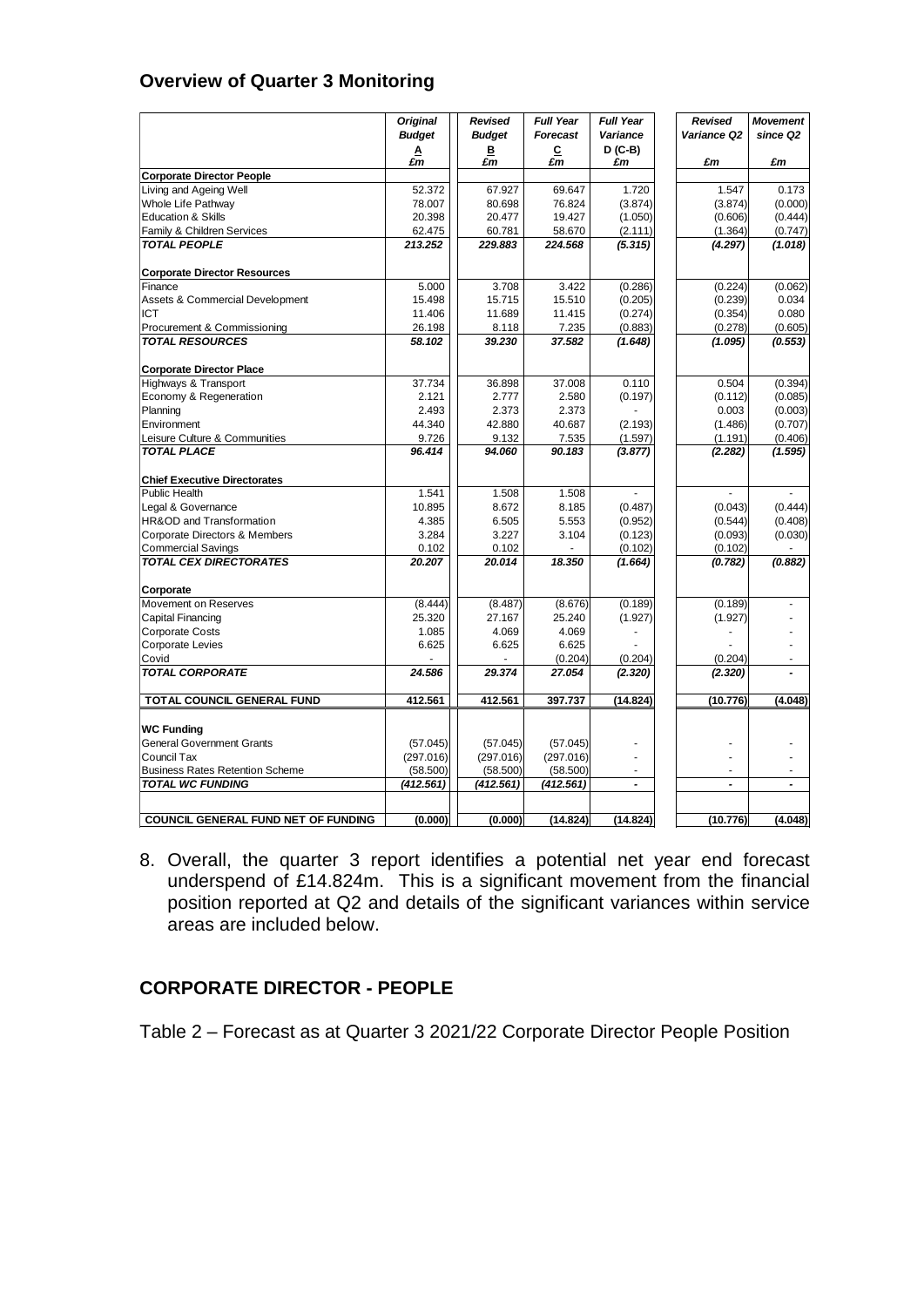|                                  |                      | <b>Original</b> | <b>Revised</b>   | <b>Forecast at</b>    | Variance at     |
|----------------------------------|----------------------|-----------------|------------------|-----------------------|-----------------|
|                                  |                      | <b>Budget</b>   | <b>Budget Q3</b> | Q3                    | Q3              |
|                                  |                      | A<br>£m         | ₿<br>£m          | $\frac{C}{\pounds m}$ | $D$ (C-B)<br>£m |
| <b>Corporate Director People</b> |                      |                 |                  |                       |                 |
| Living and Ageing Well           | Gross                | 80.548          | 103.879          | 104.297               | 0.418           |
|                                  | Income               | (28.176)        | (35.952)         | (34.650)              | 1.302           |
|                                  | <b>Net Exp</b>       | 52.372          | 67.927           | 69.647                | 1.720           |
| Whole Life Pathway               | Gross                | 89.114          | 92.480           | 92.723                | 0.243           |
|                                  | Income               | (11.107)        | (11.782)         | (15.899)              | (4.117)         |
|                                  | <b>Net Exp</b>       | 78.007          | 80.698           | 76.824                | (3.874)         |
| <b>Education &amp; Skills</b>    | Gross                | 118.536         | 125.060          | 124.157               | (0.903)         |
|                                  | Income               | (98.138)        | (104.583)        | (104.730)             | (0.147)         |
|                                  | <b>Net Exp</b>       | 20.398          | 20.477           | 19.427                | (1.050)         |
| Family & Children Services       | Gross                | 68.507          | 66.834           | 64.723                | (2.111)         |
|                                  | Income               | (6.032)         | (6.053)          | (6.053)               |                 |
|                                  | <b>Net Exp</b>       | 62.475          | 60.781           | 58.670                | (2.111)         |
| <b>TOTAL PEOPLE</b>              | <b>Gross</b>         | 356,705         | 388.253          | 385,900               | (2.353)         |
|                                  | <i><b>Income</b></i> | (143.453)       | (158.370)        | (161.332)             | (2.962)         |
|                                  | <b>Net Exp</b>       | 213.252         | 229.883          | 224.568               | (5.315)         |

## **Children & Young People with Social Care Needs: Budget £60.781m – (£2.111)m underspend**

- 9. This is a demand driven service area although the anticipated latent demand for children in care is yet to come to fruition this, together with the successful cost control programmes (paragraphs 14 and 15 below refer) are contributing to the forecast underspend in the children in care (CIC) external placement budget of (£0.731m.) The Council is committed to providing placements for unaccompanied asylum-seeking children current numbers stand at 78 and 29 of these young people are under 18 years of age. We are expecting more young people to come via the new regional arrangements over the next few financial years.
- 10.The budgeted number of children in care for 2021-22 financial year is 485. The actual number of children in care is 430 (November 2021) and forecast estimate of children in care for the year is lower than budgeted, at 443 excluding the anticipated 8-12 unaccompanied asylum seeking children for whom grant funding is available to contribute to or cover costs.
- 11.We still anticipate the number of new entrants into care increasing throughout the year as a consequence of the pandemic. Demand modelling undertaken jointly with Police and CCG shows a significant increase in safeguarding work as a result of latent and new demand following COVID-19 related pressure including extended periods of relative isolation for children and families throughout 'lockdown'. Previous forecasts suggested children in care numbers may exceed 500 by March 2021, which did not come to fruition however, the referral rate is rising and for this reason the forecast includes the impact of a lower level of scenario costing. The assessment of latent demand on services and the ongoing, full year impact of this will create pressure in current and future financial years although with a later timescale than originally anticipated.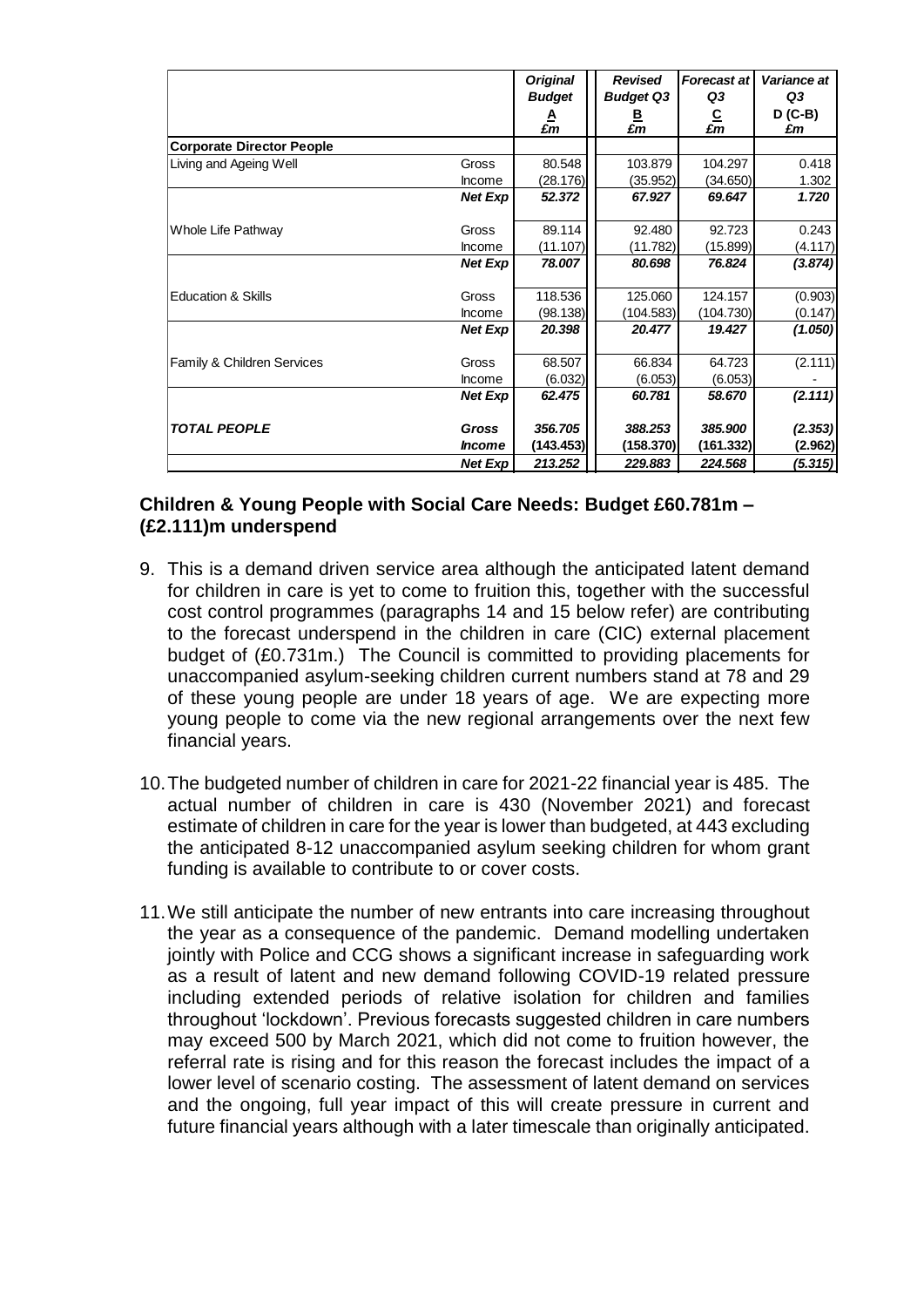- 12.There are a number of plans in progress to mitigate cost pressure including the "move forward" programme enabling children to move from residential to foster care or semi-independence and investment in the sufficiency of Wiltshire placements.
- 13.Good progress continues to be made with the Fostering Excellence project with end of year targets for 2020-21 met.
- 14.Upward trends for special guardianship and adoption placements have been slower than anticipated leading to an underspend of (£0.252m.)
- 15.SEN social care external placement budgets are forecasting additional budget pressure £1.146m due to both current and anticipated numbers of children in our care and those with special educational needs and disability. The reason for the forecast overspend is unit cost. At the time of setting the budget, the average unit cost was calculated at £570 per week. The overall average as at quarter 3 is £746, largely driven by three young people with complex needs whose annual costs exceed £1.0m. There are two underlying reasons for the other cost pressures, some children are presenting with more complex needs as a result of the pandemic and additionally, there is pressure for placements for children in a marketplace which has been impacted by the pandemic in both unit price and availability.
- 16.The demand for complex SEN social care placements has increased and this is partially linked to those children with complex needs who have an Education Health Care Plan (EHCP). Demand and recovery actions for this group of children and young people is detailed in the Dedicated Schools Grant (DSG) section of this report; paragraphs 90 to 96. In addition, a SEND placement budget project has been set up to examine and understand the drivers and propose recovery actions as appropriate.
- 17.The service has on going recruitment campaigns for certain key management posts and social workers, despite this there have been significant vacancies. As part of this campaign, Wiltshire is committed to "growing its own" social workers so a greater number of staff on the ASYE (assessed and supported year in employment) for newly qualified social workers have been employed this year, a by-product of this approach is that these staff are at the beginning of their careers and there are economic benefits. These factors lead to a forecast underspend of £0.979M in the support and safeguarding service and the and children in care teams (£0.186m). In order to reduce the overall cost pressure, use of agency staff has been kept to a minimum to date however, there are concerns that if future recruitment campaign success is limited, agency staff will need to be considered for key posts.
- 18.A number of small variances comprise the balance of the forecast underspend.

#### **Education & Skills (School Effectiveness, SEN & Inclusion): Budget £20.477m – (£1.050)m underspend**

19.The services continue to respond and support early years settings and schools to align to the updated government COVID-19 guidance for education settings and directly support the impact of the pandemic on school closures, staff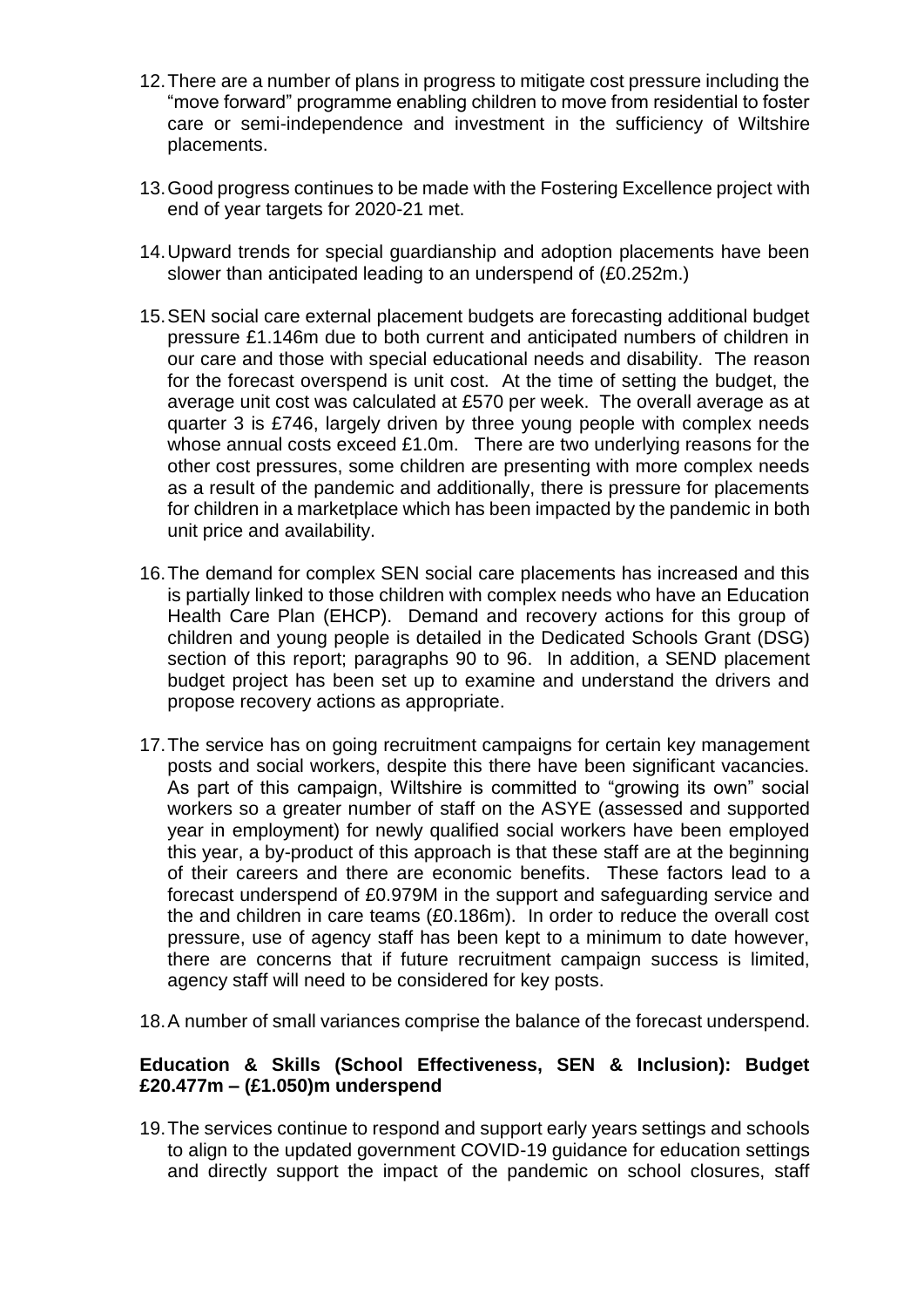shortages in schools and ensuring our most vulnerable pupils access education. The services also continue to fulfil numerous statutory duties. Therefore, most services are forecast to largely be aligned with budget – the forecast underspend in service teams of (£0.361m) relates vacant posts across the service. Some of these posts have been held vacant to offset reduced trading income.

- 20.All 5-16-year-old school children with an Education, Health and Care Plan (EHCP) are entitled to free school transport. The forecast based on the new academic year includes transport for 2,518 students and shows a 1.6% increase in student numbers since the end of the last financial year. This is countered by transport marketplace difficulties and a contingent amount is included in the forecast to represent pressures. Overall, the demand is less than anticipated and as such a forecast underspend of (£0.605m) is reported for quarter 2.
- 21.Maintained schools can convert to an academy through two routes, sponsored and or, converter. Sponsored academy status is designed for 'underperforming' schools where action is needed to raise standards and additional DfE funding is available to the school and sponsor to facilitate the conversion. When a maintained school with a deficit budget converts to an academy on a sponsored basis, the local authority has responsibility for this deficit. A number of small, historical school deficits are therefore written off in this quarter totalling £0.269m. There are a number of schools with budget pressures and deficit positions, and this is for a variety of reasons including falling birth rates and falling number on roll, and parental admissions preferences. There is a considerable amount of support for schools provided from finance and school improvement working together to bring budgets back into balance whilst ensure high quality teaching is available for Wiltshire pupils. As a last resort, the local authority has the ability to withdraw financial delegation and operate the school's budget.

#### **Living and Ageing Well: Budget £67.927m – £1.720m overspend**

- 22.Living and Ageing Well budgets are projecting a variance of £1.720m overspend. The most significant variances are an underspend on salaries in the ongoing support teams (£0.592m); salary underspends across all the other teams within the directorate amounting to (£0.192m), and then, most significant of all, overspends on care package costs of £3.043m offset by contributions from the Better Care Fund of (£0.557m).
- 23.The budget position for Living and Ageing Well also includes the impact of COVID-19, specifically the Hospital Discharge programme. Since March 2020, hospital discharges have been funded for a period through the NHS. With effect from 1 September 2020 until 30 June 2021 the NHS funded the first 6 weeks, and from the 1 July to 30 September 2021 they funded the first 4 weeks, now confirmed as staying in place until 31 March 2022. After this initial period people transfer to their normal funding arrangements if they have eligible care needs. It is unclear to what extent these funding arrangements will fall on the Council, and how much they will cost; it is also unclear the extent to which there will be demand, and the cost of that demand, for discharges after the funding arrangement stops, so risk and uncertainty is present within this service area.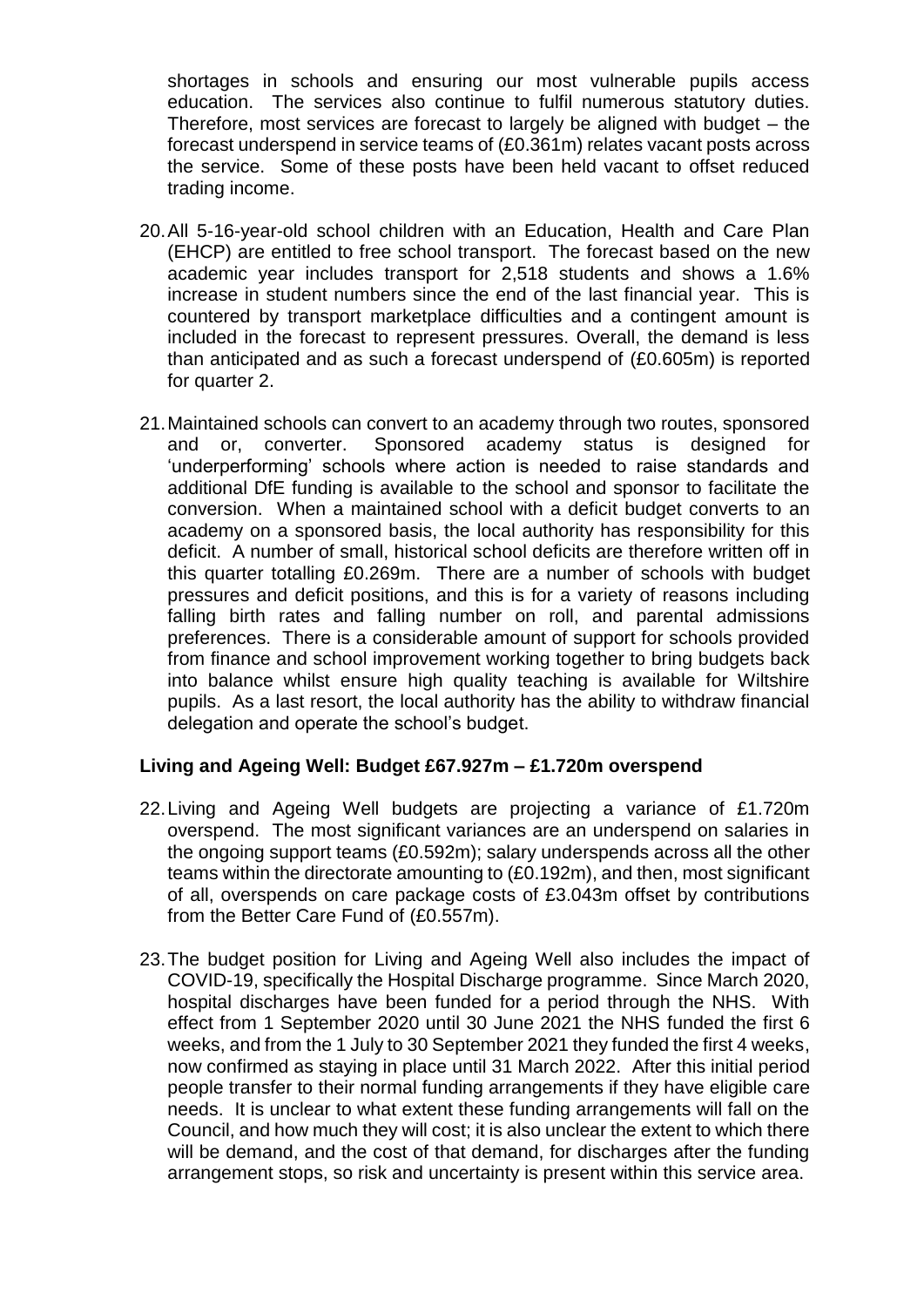- 24.The forecasts assume demand will continue at the same level throughout the financial year, and that 50% of the costs of support at the end of the funded period will fall on the Council. On this basis, the risk had been estimated at £2m, but following funding announcements in year was reduced to £1m. As each month passes the risks of costs of future demand in year reduces, and as such the risk has been reduced to £0.660m, which is included in the care package variance reported above.
- 25.The underspend in the Ongoing Support Teams of (£0.592m) is comprised of salary savings due to a significant number of vacancies in those teams and difficulties recruiting to the vacant posts.
- 26. In respect of Purchased Care there is a variance of £3.043m against a budget of £58.419m. There had been a discernible shift towards people being supported at home. The picture has now been complicated by the reduction in the number of block contract care home beds available, which are funded from Commissioning budgets and a corresponding increase in the number of care home placements that are therefore made in spot contract care home beds, which the Access & Reablement budget funds.
- 27.The variances on Purchased Care budgets are as follows: underspends on care home placements of (£1.121m); overspends on Domiciliary care £1.799m, Direct Payments £0.905m and Support to Carers £0.465m. The balance is on the risks of future demands, outlined above, of £0.660m
- 28.The budget was set on the basis of needing to provide 442 care home placements at an average weekly price of £1,013 for residential care, and £849 per Nursing Care. As of the end of November there were 433 people in a care home, with average prices of £880 for residential care, and £869 for Nursing care, resulting in an underspend of (£1.121m).
- 29.Although there has been a reduction in the number of people supported in a care home, with the figures above masking a movement from block to spot placements, there has been an increase in the number of people supported at home, from a budgeted 1,418 to 1,484 at the end of November, with average costs of supporting people at home at £309 per week, up from £306 per week from what was originally budgeted for. The price per visit of domiciliary care has fallen slightly, due to continuously improving brokerage practice, from £17.23 to £17.03, but the move to supporting more people at home means that the average number of visits per person has increased from 18.3 to 18.9 , and the net effect of these two factors is a slight increase in the average overall cost per person.
- 30.Reablement are still incurring costs projected to be £0.192m due to the employment of locum Occupational Therapists, it is hoped that as recruitment progresses these can be reduced during the course of the year.
- 31.Salary underspends across other parts of the directorate, including the Hospital social work teams (£0.100m), Advice and Contact teams (£0.138m) and an overspend on all other salary budgets within the directorate of £0.047m account for the balance of the variances in Living and Ageing Well.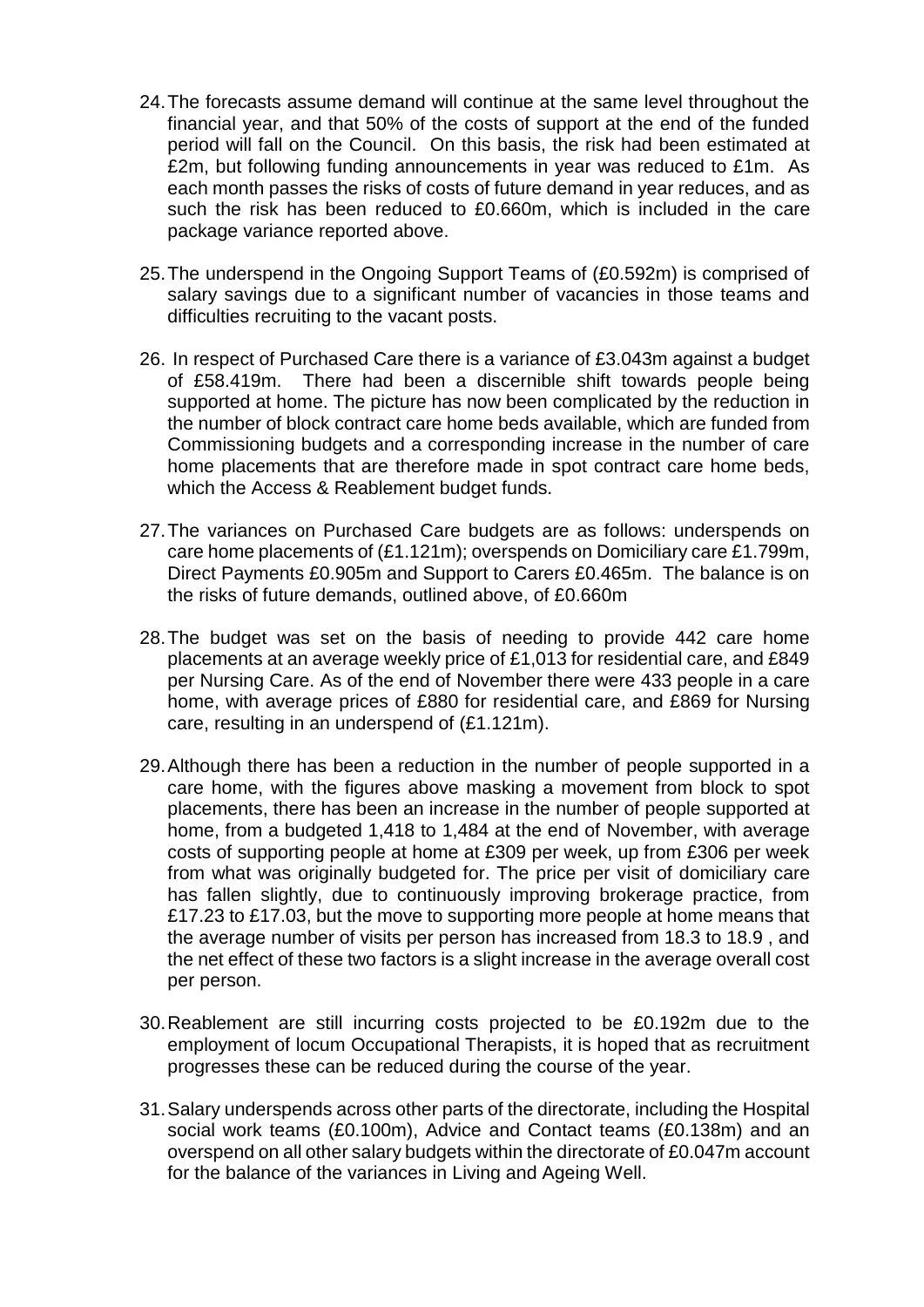### **Whole Life Pathway: Budget £80.698m – (£3.874m) underspend**

32.Overall Whole Life Pathway budgets are projecting a variance of (£3.874m) underspend. This breaks down as follows: Learning Disabilities (LD) Operations estimate a (£0.748m) underspend, LD Provider Units estimate a (£0.634m) underspend and Mental Health expect to end the year (£2.492m) underspent. Explanations of these variances are given in the below paragraphs.

#### **Learning Disabilities and Autism Service: Budget £55.168m – (£0.748m) under spent**

- 33.There is a forecast underspend on salary costs of (£0.144m) due to several posts being held vacant, with the savings partly offset by spend on agency staff.
- 34.An overspend is forecast on purchased care of £1.205m, with expected underspends on Domiciliary care (£0.093m) Day Care (£0.014m) and Shared Lives (£0.084m) and overspends on other types of care arrangement including Supported Living £0.908m, Care Home Placements £0.398m, Direct Payments £0.059m, and all other care arrangements of £0.031m.
- 35.In respect of Care Home placements, the budget was set on the basis of providing 306 places at an average cost of £1,788 per week. As of November there were 302 placements at an average price of £1,784 per week, but with anticipated potential price pressures amounting to £0.700m, not included in the £1,784 per week figure
- 36.In respect of care at home, covering Supported Living and Domiciliary Care, the budget was set on the basis of providing 504 packages of care at an average cost of £897 per week. As of November there were 14 fewer packages, but they were being provided at an average price of £931 per week. This gives a pressure of £0.194m, with further pressures incorporated into the forecast for known anticipated new care packages.
- 37.There is forecast to be an over-recovery of income amounting to (£1.923m). Of this (£0.828m) is due to contributions from clients towards their care costs being higher than the budgeted figure. Contributions from the CCG towards care costs of jointly funded clients are not budgeted for, and amount to (£0.830m).

#### **Community Support Budget £3.918m, (£0.634m) under spent**

- 38.There has been a reduced service due to it being necessary to operate within COVID-19 restrictions. For this reason, vacancies have arisen and have not been actively recruited to whilst restrictions remained in place. This position is now changing, but the reduced costs in the early months of the financial year will produce an estimated underspend of (£0.222m) within the financial year.
- 39.Income contributions variances of (£0.426m) arise from a contribution from the Better Care Fund towards a pilot Enablement Service, payment by the CCG for the care costs of individuals who are funded by Continuing Health Care, and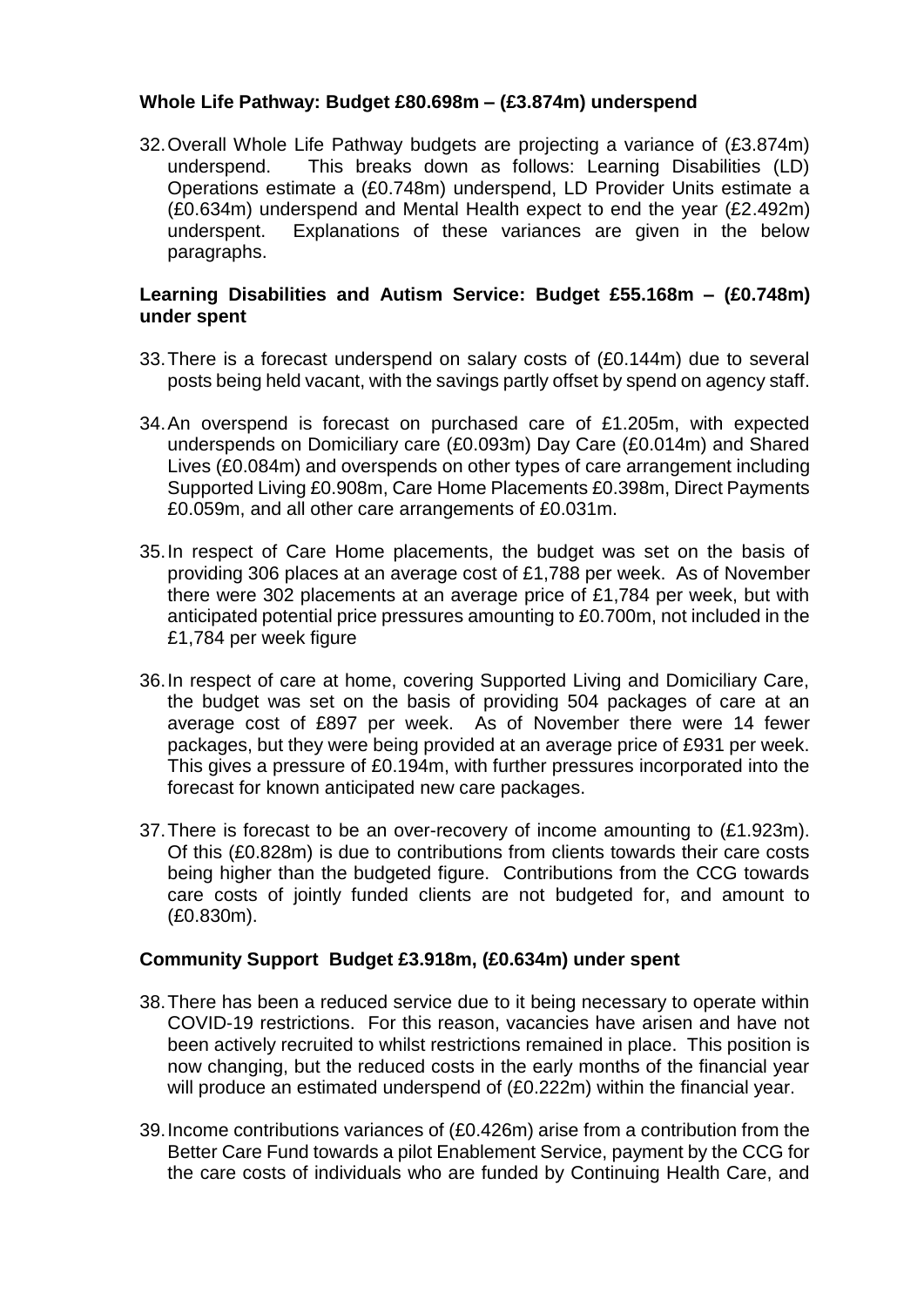whose care is provided by LD Provider services, and finally Government Grant funding in the form of Infection Prevention and Control.

40.Also included within this budget area are costs of support to Refugees incorporating the Afghan Resettlement Programme, at a gross cost of £0.499m, offset by equal Government Grant funding.

#### **Mental Health and Safeguarding: Budget £21.611m – (£2.493m) underspend**

- 41.There is currently a forecast underspend on purchased care of (£0.669m), with expected underspends on care home placements (£0.942m), and Shared Lives (£0.285m) and an overspend on Supported Living £0.357m. Collectively all other care arrangements are expected to overspend by £0.201m.
- 42.The budget was set on the basis of needing to provide 276 care home placements at an average weekly price of £1,034 for residential care, and £968 for Nursing Care. As of the end of November there were 248 people in a care home, with average prices of £1,096 for residential care, and £959 for Nursing care, resulting in an underspend of (£0.942m).
- 43.Although there has been a reduction in the number of people supported in a care home, there has been an increase in the number of people supported at home, from a budgeted 261 to 293 at the end of November, with average costs of supporting people at home at £371 per week.
- 44.There is an expected underspend on salary costs of (£0.245m) due to several post remaining vacant, with the savings having a minor offset by spend on agency staff.
- 45.There is forecast to be an over-recovery of income amounting to (£1.467m). This is predominantly due to contributions from the CCG towards care costs of jointly funded clients which in excess of what is budgeted for, amounting to £2.849m. There is a shortfall on client contributions of £1.552m compared to budget. This is due to significant proportions of Mental Health clients known as section 117 clients, and their care is not chargeable.

## **CORPORATE DIRECTOR – RESOURCES**

Table 3 - Forecast as at Quarter 3 2021/22 Corporate Director Resources Position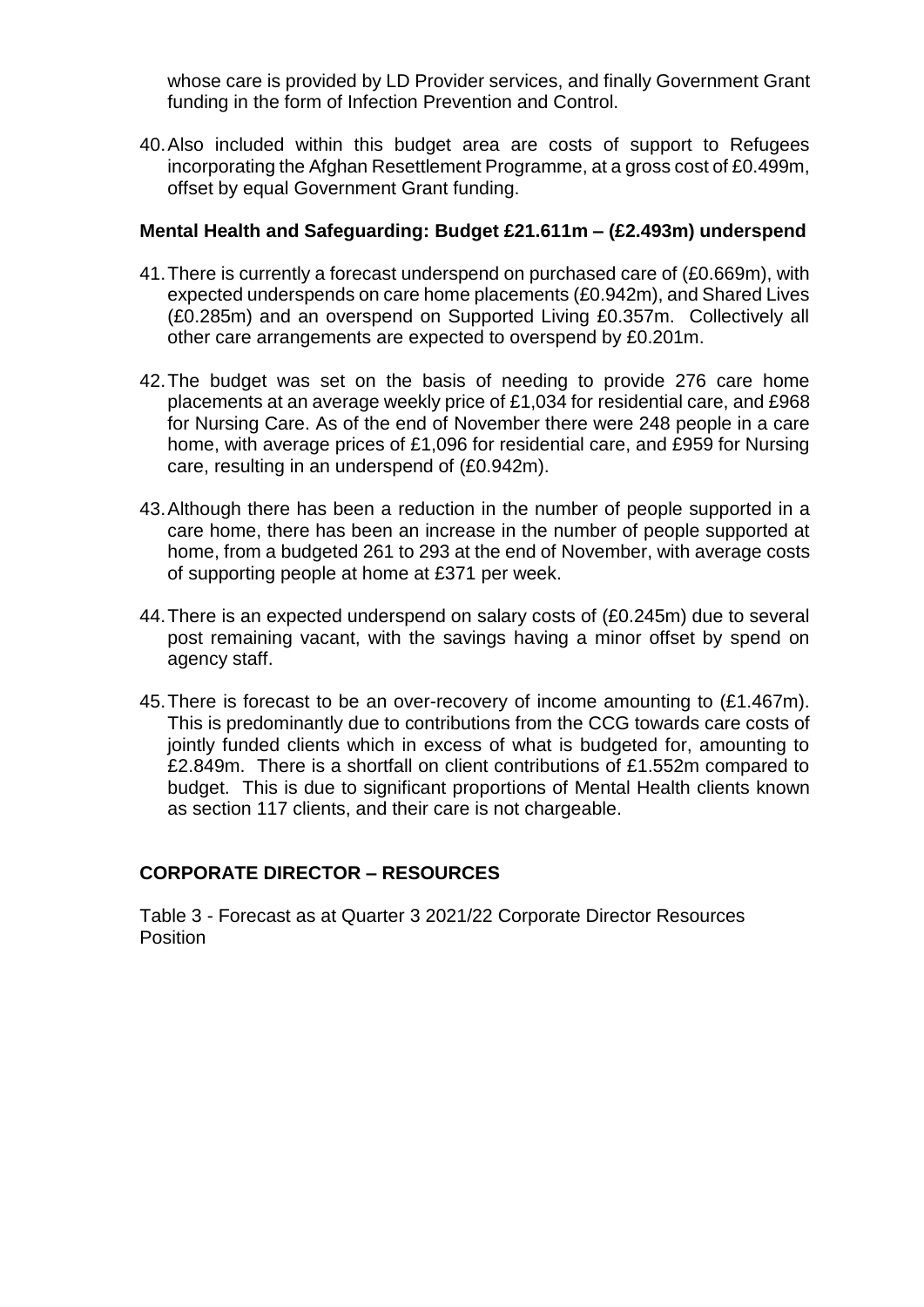|                                     |                      | <b>Original</b>          | <b>Revised</b>              | <b>Forecast at</b>          | Variance at<br>Q3 |
|-------------------------------------|----------------------|--------------------------|-----------------------------|-----------------------------|-------------------|
|                                     |                      | <b>Budget</b><br>A<br>£m | <b>Budget Q3</b><br>₿<br>£m | Q3<br>$\frac{C}{\pounds m}$ | D (C-B)<br>£m     |
| <b>Corporate Director Resources</b> |                      |                          |                             |                             |                   |
| Finance                             | Gross                | 83.555                   | 82.272                      | 81.626                      | (0.646)           |
|                                     | Income               | (78.555)                 | (78.564)                    | (78.204)                    | 0.360             |
|                                     | Net Exp              | 5.000                    | 3.708                       | 3.422                       | (0.286)           |
| Assets & Commercial Development     | Gross                | 31.747                   | 32.144                      | 33.347                      | 1.203             |
|                                     | Income               | (16.249)                 | (16.429)                    | (17.837)                    | (1.408)           |
|                                     | Net Exp              | 15.498                   | 15.715                      | 15.510                      | (0.205)           |
| <b>ICT</b>                          | Gross                | 11.827                   | 12.110                      | 13.410                      | 1.300             |
|                                     | Income               | (0.421)                  | (0.421)                     | (1.995)                     | (1.574)           |
|                                     | Net Exp              | 11.406                   | 11.689                      | 11.415                      | (0.274)           |
| Procurement & Commissioning         | Gross                | 45.392                   | 18.263                      | 19.570                      | 1.307             |
|                                     | <b>Income</b>        | (19.194)                 | (10.145)                    | (12.335)                    | (2.190)           |
|                                     | Net Exp              | 26.198                   | 8.118                       | 7.235                       | (0.883)           |
| <b>TOTAL RESOURCES</b>              | Gross                | 172.521                  | 144.789                     | 147.953                     | 3.164             |
|                                     | <i><b>Income</b></i> | (114.419)                | (105.559)                   | (110.371)                   | (4.812)           |
|                                     | <b>Net Exp</b>       | 58.102                   | 39.230                      | 37.582                      | (1.648)           |

### **Finance: Budget £3.708m – (£0.286)m underspend**

46. As previously reported this is an underspend on salaries and is due to the service holding vacancies and from one off unbudgeted income in relation to Meridian Audit on duplicate payments which has now completed.

#### **Assets & Commercial: Budget £15.715m – (£0.205)m underspend**

- 47.The Housing & Commercial budget was increased by £0.400m this year to allow for COVID-19 measures for increased cleaning and hygiene supplies as staff returned back to the office. It is currently forecast that this budget will underspend by £0.277m due to extended restrictions and staff continuing to work from home.
- 48.In addition an underspend of £0.255m is forecast for reduced utility costs as a result of building being closed or restricted at the beginning of the year and from reduced energy consumption from capital improvement works through the carbon reduction programme.
- 49.The service is forecasting to receive £1.150m one off income, in relation to mineral extraction, operating COVID-19 vaccination and testing centres on Council sites and for backdated rents, vacancies have been held generating a £0.400m forecast underspend on staffing budgets.
- 50.These combined savings totalling £2.082m are contributing to the net underspend position of £0.205m and also being used to fund additional required property maintenance works, the 2021/22 Monkton Park PFI pressure and the feasibility studies for phase two of the Depot Strategy.
- 51.Highways and Transport are leading on phase two Depot strategy feasibility which has been delayed and will now take place in 2022/23, Cabinet are asked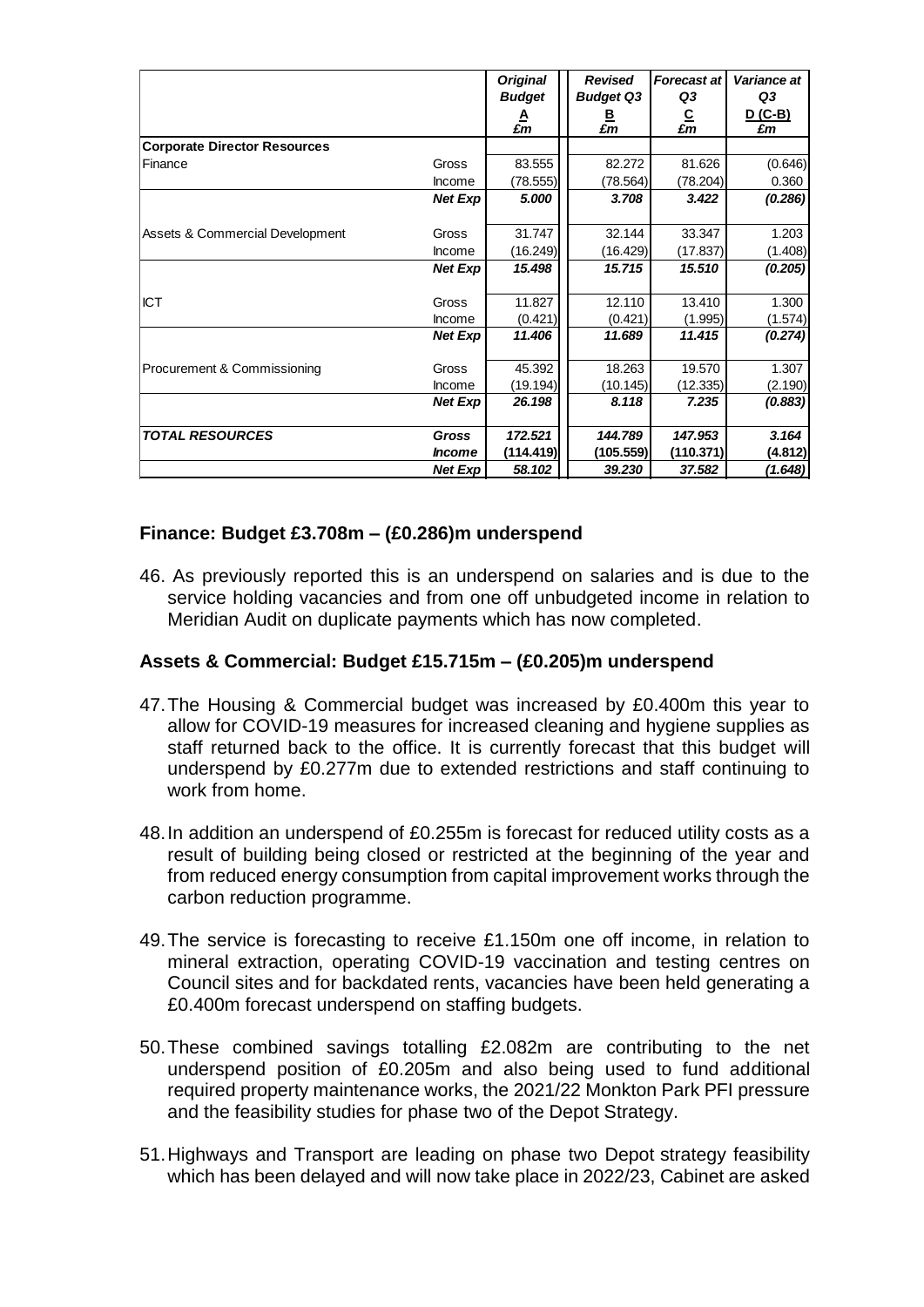to approve that £0.500m is moved to an ear marked reserve to fund this work in 2022/23 for Highways and Transport to continue the work.

#### **ICT: Budget £11.689m – (£0.274)m underspend**

52.Digital and IT are reporting a £0.274m underspend as a result of continuing to hold vacant posts.

#### **Procurement & Commissioning: Budget £8.118m – (£0.883)m underspend**

- 53.The Strategic Procurement Service is forecasting a £0.278m underspend from staffing savings as a result of vacancies and from unbudgeted income in relation to Meridian Audit on duplicate payments which has now completed.
- 54.Children's Commissioning have put mitigation plans in place to delay expenditure and hold vacant posts where safe and practical to do so which has result in a forecast underspend of £0.136m.
- 55.The Adults Commissioning team is forecasting a £0.254m underspend from staffing savings as a result of holding vacant posts where safe and practical to do so. In addition there are contributions from the Better Care Fund amounting to £0.232m that are helping contribute towards the overall underspend for the directorate

### **CORPORATE DIRECTOR – PLACE**

Table 4 - Forecast as at Quarter 3 2021/22 Corporate Director Place Position

|                                 |                | <b>Original</b> | <b>Revised</b>   | <b>Forecast at</b>  | Variance at    |
|---------------------------------|----------------|-----------------|------------------|---------------------|----------------|
|                                 |                | <b>Budget</b>   | <b>Budget Q3</b> | Q3                  | Q3             |
|                                 |                | £m              | ₿<br>£m          | $rac{C}{\pounds m}$ | $D(C-B)$<br>£m |
| <b>Corporate Director Place</b> |                |                 |                  |                     |                |
| Highways & Transport            | Gross          | 49.976          | 49.075           | 49.896              | 0.821          |
|                                 | Income         | (12.242)        | (12.177)         | (12.888)            | (0.711)        |
|                                 | <b>Net Exp</b> | 37.734          | 36.898           | 37.008              | 0.110          |
| Economy & Regeneration          | Gross          | 3.428           | 4.293            | 4.256               | (0.037)        |
|                                 | Income         | (1.307)         | (1.516)          | (1.676)             | (0.160)        |
|                                 | <b>Net Exp</b> | 2.121           | 2.777            | 2.580               | (0.197)        |
| Planning                        | Gross          | 8.589           | 8.469            | 8.469               |                |
|                                 | Income         | (6.096)         | (6.096)          | (6.096)             |                |
|                                 | <b>Net Exp</b> | 2.493           | 2.373            | 2.373               |                |
| Environment                     | Gross          | 51.817          | 50.357           | 50.570              | 0.213          |
|                                 | Income         | (7.477)         | (7.477)          | (9.883)             | (2.406)        |
|                                 | <b>Net Exp</b> | 44.340          | 42.880           | 40.687              | (2.193)        |
| Leisure Culture & Communities   | Gross          | 16.236          | 17.815           | 17.022              | (0.793)        |
|                                 | Income         | (6.510)         | (8.683)          | (9.487)             | (0.804)        |
|                                 | <b>Net Exp</b> | 9.726           | 9.132            | 7.535               | (1.597)        |
| <b>TOTAL PLACE</b>              | Gross          | 130.046         | 130.009          | 130.213             | 0.204          |
|                                 | Income         | (33.632)        | (35.949)         | (40.030)            | (4.081)        |
|                                 | <b>Net Exp</b> | 96.414          | 94.060           | 90.183              | (3.877)        |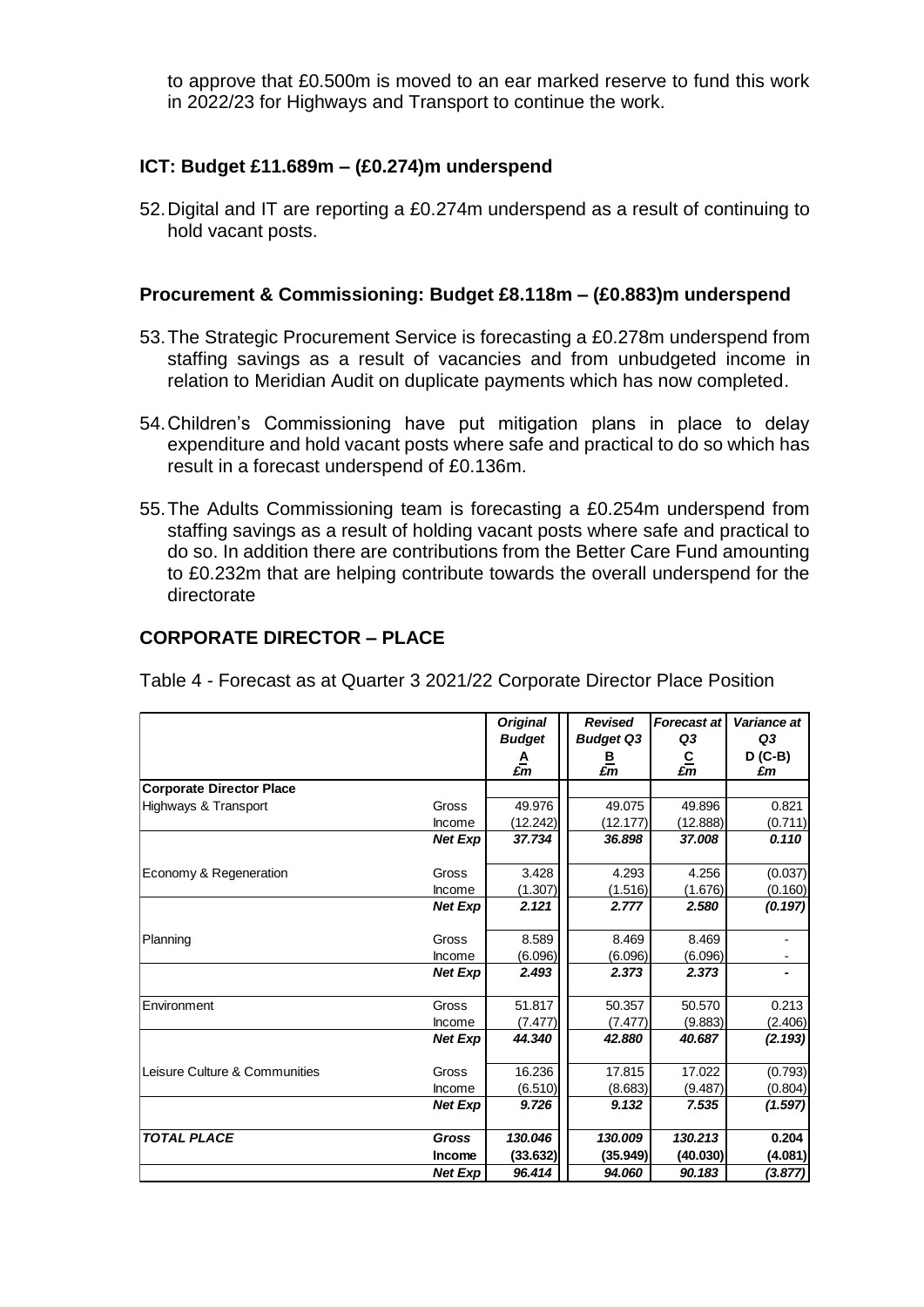56.As shown above the £35.949m of Place & Environment revised budget is derived from income, the table below breaks this down further by department.

| Service                         | <b>Department</b>             | Fees &<br>Charges, Other<br>Income | Grants,<br><b>Contributions.</b><br><b>Recharges</b> | <b>Total Income</b><br><b>Budgets</b> |
|---------------------------------|-------------------------------|------------------------------------|------------------------------------------------------|---------------------------------------|
|                                 | Highways                      | $-2.240$                           | $-0.934$                                             | $-3.174$                              |
|                                 | Car Parking                   | $-7.458$                           | 0.000                                                | $-7.458$                              |
| Highways & Environment          | Passenger Transport           | $-0.421$                           | $-1.125$                                             | $-1.545$                              |
|                                 |                               | $-10.118$                          | $-2.058$                                             | $-12.177$                             |
|                                 |                               |                                    |                                                      |                                       |
|                                 | <b>Enterprise Network</b>     | $-1.174$                           | 0.000                                                | $-1.174$                              |
| Economic Development & Planning | <b>Major Projects</b>         | 0.000                              | $-0.233$                                             | $-0.233$                              |
|                                 | Economic Regeneration         | 0.000                              | $-0.109$                                             | $-0.109$                              |
|                                 |                               | $-1.174$                           | $-0.342$                                             | $-1.516$                              |
|                                 |                               |                                    |                                                      |                                       |
|                                 | <b>Building Control</b>       | $-1.061$                           | 0.000                                                | $-1.061$                              |
| Planning                        | Development Management        | $-4.035$                           | 0.000                                                | $-4.035$                              |
|                                 | <b>Local Land Charges</b>     | $-0.950$                           | 0.000                                                | $-0.950$                              |
|                                 | Spatial Planning              | 0.000<br>$-6.046$                  | $-0.050$<br>$-0.050$                                 | $-0.050$<br>$-6.096$                  |
|                                 |                               |                                    |                                                      |                                       |
|                                 | <b>Public Protection</b>      | $-0.824$                           | $-0.769$                                             | $-1.594$                              |
| Environment                     | Natural & Historic Environmer | $-0.053$                           | $-0.017$                                             | $-0.070$                              |
|                                 | Waste                         | $-5.810$                           | $-0.003$                                             | $-5.813$                              |
|                                 |                               | $-6.688$                           | $-0.789$                                             | $-7.477$                              |
|                                 | Leisure                       | $-7.565$                           | $-0.531$                                             | $-8.097$                              |
| Leisure Culture & Communities   | Libraries & Heritage          | $-0.352$                           | $-0.235$                                             | $-0.587$                              |
|                                 |                               | $-7.917$                           | $-0.766$                                             | $-8.683$                              |
| <b>TOTAL PLACE</b>              |                               | $-31.943$                          | $-4.006$                                             | $-35.949$                             |

Table 5 – Place & Environment Income Budgets by Department

57.It continues to be extremely difficult to forecast the impact COVID-19 is having on income. Services like Leisure and Car Parking have been hit the hardest as restrictions have led to closures and reduced demand. This remains the biggest risk for the service area, management action has been taken to hold vacancies and reduce non-essential spend to manage the fluctuations and reduction in Income, this is forecast to continue for the rest of the year. The Government extended the income compensation scheme for lost sales, fees and charges to June 2021, this has been included under Government Grants as part of funding for 2021/22, Wiltshire's return was submitted at £1.171m against a forecast of £1m.

#### **Highways & Transport: Budget £36.898m – £0.110m overspend**

- 58.Car Parking services are forecasting an underachievement of income of £0.773m. This is an improvement from the position reported in Qtr 2, it reflects the actual income received to date and a forward forecast based on an improving picture.
- 59.The underachievement of income on car parking is being offset by a number of savings and efficiencies across Highways and Rights of Way totalling £0.399m. The most significant saving this Qtr is on the amenity street cleansing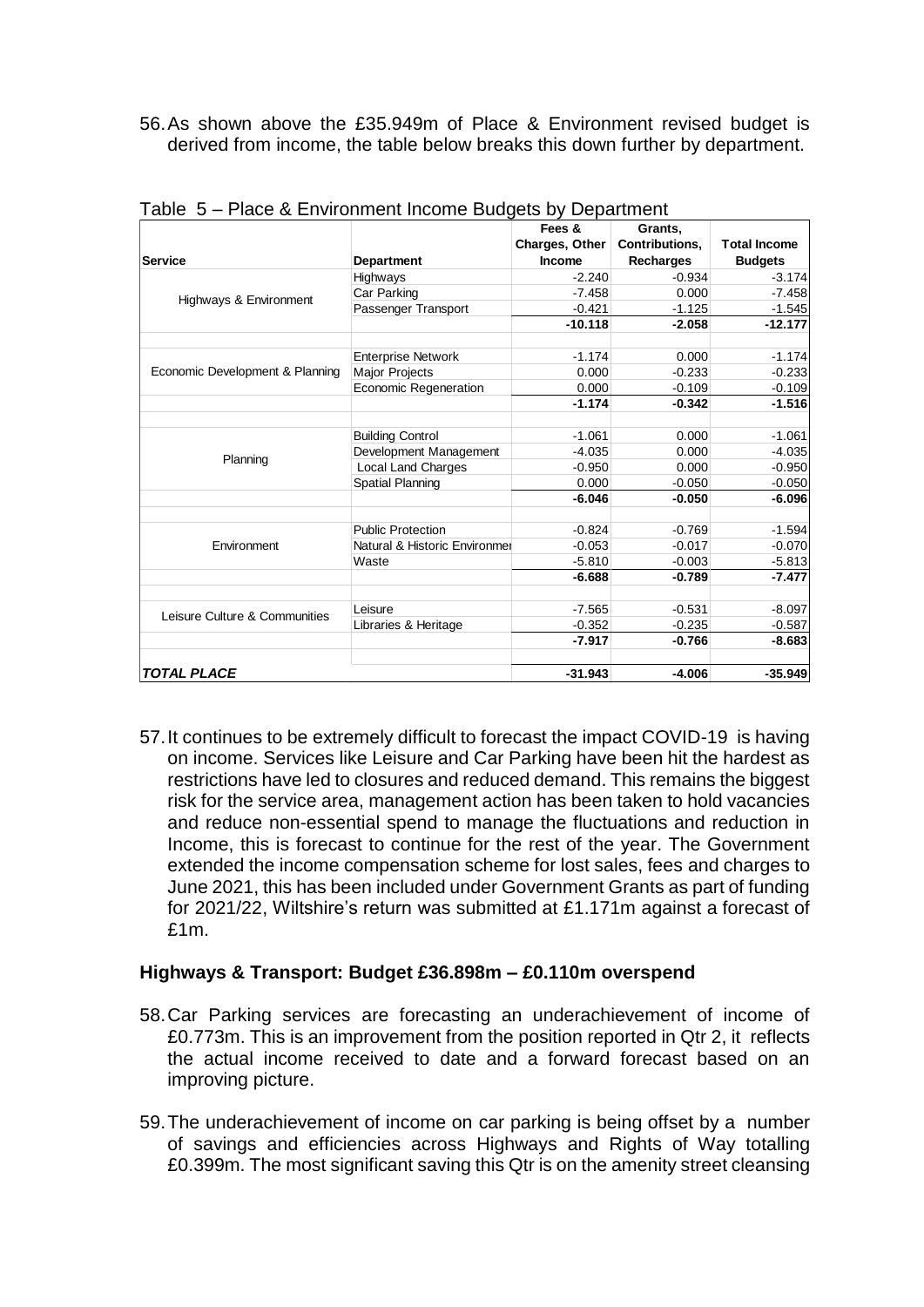contract with Idverde, this is due to service reductions as a result of labour shortages of drivers and operatives and as a result of COVID service suspensions. There is now considerable outstanding work, which will need to be reviewed in 2022/23.

60.In addition, Transport is forecasting an underspend of (£0.264)m, this is from holding vacant posts in the service and a forecast saving on mainstream Education from demand. The service responds each year to September intake and demand and services are set accordingly, this changes the number of buses and routes that are required.

#### **Economy & Regeneration: Budget £2.777m – (£0.197)m underspend**

- 61.Economy & regeneration are reporting a £0.197m underspend as a result of continuing to hold vacant posts and maximising grant and capital funding.
- 62.As reported in Qtr 2 an underspend of £0.525m has been forecast against Wiltshire Towns recovery budget. A number of grant funded programmes are being delivered alongside the Councils investment including Welcome Back and Additional Restrictions programmes which are being maximised in the first instance. It is recommended that any underspend on Towns Recovery budget is moved into an ear-marked reserve for future initiatives, this has therefore been forecast as being fully committed with no variance reported.

#### **Planning: Budget £2.373m – online**

- 63.As part of budget setting for 2021/22 Development Management, Building Control and Local Land Charges Income budgets for fees and charges were reduced by 10%. For quarter 3 the forecast for income overall is in line with this reduced budget.
- 64.Development Management has seen an increased level of appeals for Wiltshire compared to last financial year, this is being managed carefully but an overspend is already being forecast. The overspend is being offset by an underspend in staffing budgets across the service as a result of vacancies and efficiencies but there is a risk that these costs could move the service to an overspend position.

#### **Environment: Budget £42.880m – (£2.193m) underspend**

65.Waste services continues to see a significant increase in Income for the third quarter, this is across recycling material sales, chargeable green waste collection subscriptions and bulky waste collections. Wiltshire Council and its contractors have managed to continue to maintain the waste collection services in their entirety throughout the period of the pandemic, unlike some neighbouring local authorities, and this has contributed positively to the income generated. The pandemic has also seen increases in tonnes of material collected for recycling, and cardboard in particular. Overall income is forecast to be £2.360m better than budget. Recycling material income is notoriously volatile and has been particularly influenced through changing domestic habits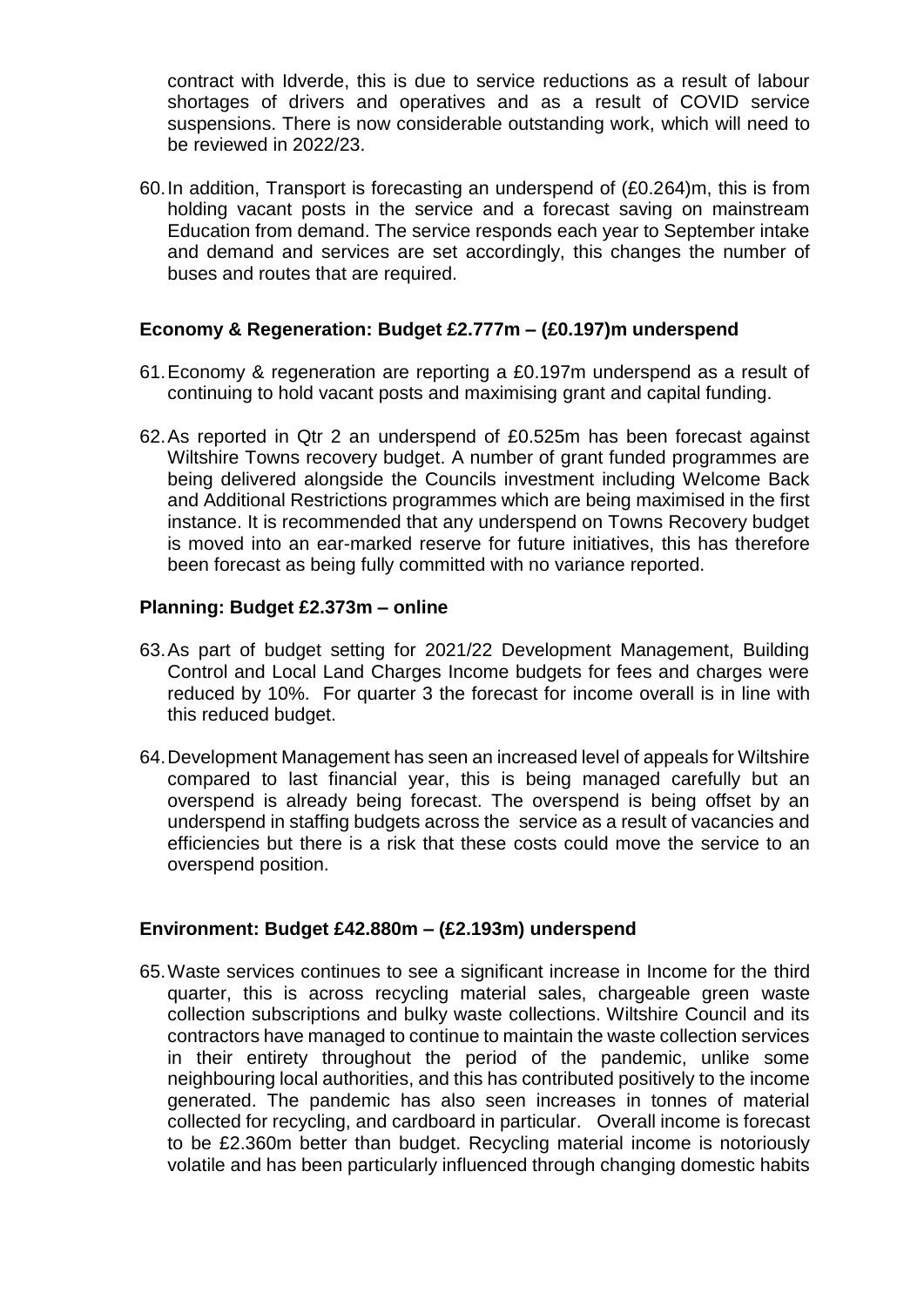during the pandemic. However the Income has remained high for the first 9 months and industry intelligence is that, whilst prices have peaked, prices are not expected to fall to the levels experienced in 2021/22. The forecast has therefore been amended to reflect this with the fourth quarter forecast higher than budget but less than the first two quarters. This has also been updated in the MTFS for 2022/23.

- 66.A budget saving is forecast on the Mechanical Biological Treatment contract of (£0.688)m largely as a result of unplanned closures and recent Environment Agency enforcement action. The impact of this is that more waste had to be sent to Landfill, the overspend on Landfill is forecast to be £0.358m. The council has two landfill diversion contracts in place which, combined with continuing recycling efforts, allows around 85% of all the waste that Wiltshire manages to be diverted from landfill. This avoids environmental pollution, and particularly avoids the generation of methane, a known "greenhouse gas". Treating residual waste through the MBT contract costs more per tonne than current arrangements for landfilling residual waste.
- 67.The table below shows the forecast tonnages and rates for the significant Waste contracts against the budgeted position, there are other factors involved in forecasting but these are the main cost drivers.

|                     |                                                                                                                                                   |                                   |                          |                   | <b>Tonnes</b> |         | £/Tonne            |    |            |           |         | <b>Budget</b>        |
|---------------------|---------------------------------------------------------------------------------------------------------------------------------------------------|-----------------------------------|--------------------------|-------------------|---------------|---------|--------------------|----|------------|-----------|---------|----------------------|
|                     |                                                                                                                                                   |                                   | <b>Budget</b><br>setting | Current<br>Yr End |               |         | £/Tonne<br>(Budget |    | £/Tonne    |           |         | Forecast<br>Variance |
| <b>Budget:</b>      | Service:                                                                                                                                          | Contractor: F'cast (T) F'cast (T) |                          |                   | Var(T)        | Var (%) | Setting)           |    | (Forecast) | Var $(f)$ | Var (%) | Due to               |
| Lot1                | Provision and operation of Waste<br>Transfer Stations (WTS), a Materials<br>Recovery Facility (MRF) and two<br>Household Recycling Centres (HRCs) | <b>Hills</b>                      | 81.257                   | 85.462            | 4.205         |         | 5.2% £ 67.97       | E  | 63.21      | $-E4.76$  | $-7.0%$ | $-0.121$             |
| Lot 3               | Composting services                                                                                                                               | <b>Hills</b>                      | 38.357                   | 38.825            | 468           |         | 1.2% £ 32.23       | £  | 32.35      | £0.12     | 0.4%    | 0.024                |
| Lot 4               | Treatment & disposal of residual waste<br>(inc street sweepings)                                                                                  | Hills                             | 22,834                   | 22.769            | -65           |         | $-0.3\%$ £ 38.56   | Ι£ | 36.37      | $-E2.19$  | $-5.7%$ | $-0.048$             |
| <b>Landfill Tax</b> | Tax payable on all waste sent to landfill                                                                                                         | <b>N/A</b>                        | 34.356                   | 36.592            | 2.236         |         | 6.5% £ 97.60       | £  | 96.70      | $-£0.90$  | $-0.9%$ | 0.358                |
| Lakeside            | Energy from waste landfill diversion<br>contract.                                                                                                 | <b>Hills</b>                      | 50.000                   | 50.000            | $-0$          |         | 0.0% £121.48       | Ι£ | 122.48     | £1.00     | 0.8%    | 0.050                |
| <b>MBT</b>          | Mechanical biological treatment (MBT)<br>Landfill diversion contract.                                                                             | <b>Hills</b>                      | 60.000                   | 54,586            | $-5,414$      |         | $-9.0\%$ £145.91   | E  | 147.23     | £1.32     | 0.9%    | $-0.688$             |

Tables 5 – Waste Contract Budget vs Actual

- 68.The above underspends are offsetting pressures totalling £0.643m predominantly on the Collection contract and Household Recycling Centres contracts. The Collections contractor has reported a number of staff needing to self-isolate due to COVID-19, which has resulted in further agency backfill costs in order to maintain the continued delivery of this important frontline service. In addition, further communications were required to inform the public about some amendments to recycling collection rounds redesign in May/June 2021, and on a larger scale funding has been earmarked to support changes to residual waste collection rounds planned for February 2022, this will deliver full year efficiencies of £0.400m for 2022/23 and has been factored into the 2022/23 budget setting process. The Lot 2 HRC contract budget assumes a potential requirement for further specialist waste treatment for certain materials.
- 69.Public Protection, Natural & Historic Environment and Carbon reduction are forecasting a combine underspend of £0.146m from a combination of savings and efficiencies, including staff savings from holding vacancies.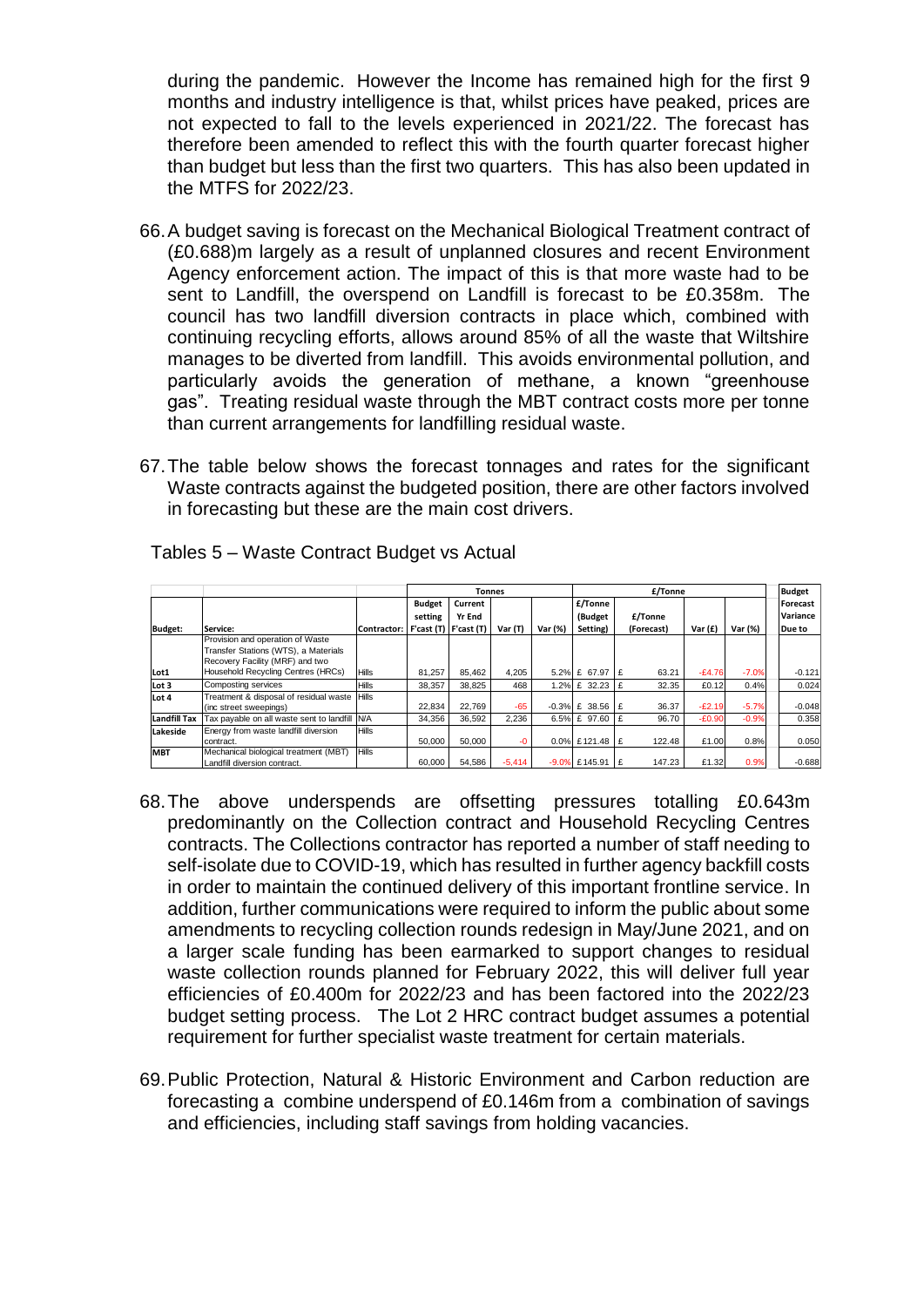#### **Leisure Culture & Communities: Budget £9.132m – (£1.597)m underspend**

- 70.Leisure Services continue to manage the impact of COVID-19 on demand. Management action has been taken to promote the centres and new incentives have been introduced to attract and retain members. Staffing structures have been reviewed and vacancies have been held and will continue to be held for the rest of the year, all non-essential spend has also been stopped.
- 71.The internally run leisure centres income budgets for 2021/22 were reduced by 30% to reflect the impact of COVID-19 on demand, as at Q3 actual income was at 56% of pre COVID-19 levels. The forecast for the rest of the year is based on income achieving 80% of pre COVID-19 levels. Overall, this forecast would see the service achieving 64% of pre-COVID-19 income which would result in an underachievement of income against the 2021/22 budget of £0.435m for all fees and charges income streams including furlough grant. The management action taken relating to staffing and supplies and services is forecast to generate a saving of £1.106m which is more than offsetting the forecast Income loss and resulting in an underspend position of (£0.671)m.
- 72.The Ten Leisure centres operated by Places Leisure successfully transferred back to Wiltshire Council on the 1st October. For the period April to September, the open book accounting losses incurred by Places Leisure were better than originally forecast and can be offset by the National Leisure Recovery Fund grant that the Council secured for contracted leisure centres. Based on forecast levels of Income and expenditure for the Council running the sites for October to March there will be an underspend against budget of (£0.707)m. This is based on several assumptions around memberships and therefore income levels being maintained at the same levels Places Leisure delivered and staffing structures, it is therefore subject to risk and movement.
- 73.Libraries, Heritage and Arts are reporting a combined underspend of (£0.219)m largely from staffing budgets from holding posts vacant and not using casual staff.

#### **CHIEF EXECUTIVE DIRECTORATES**

74.Table 5 - Forecast as at Quarter 3 2021/22 Chief Executive Directorates **Position**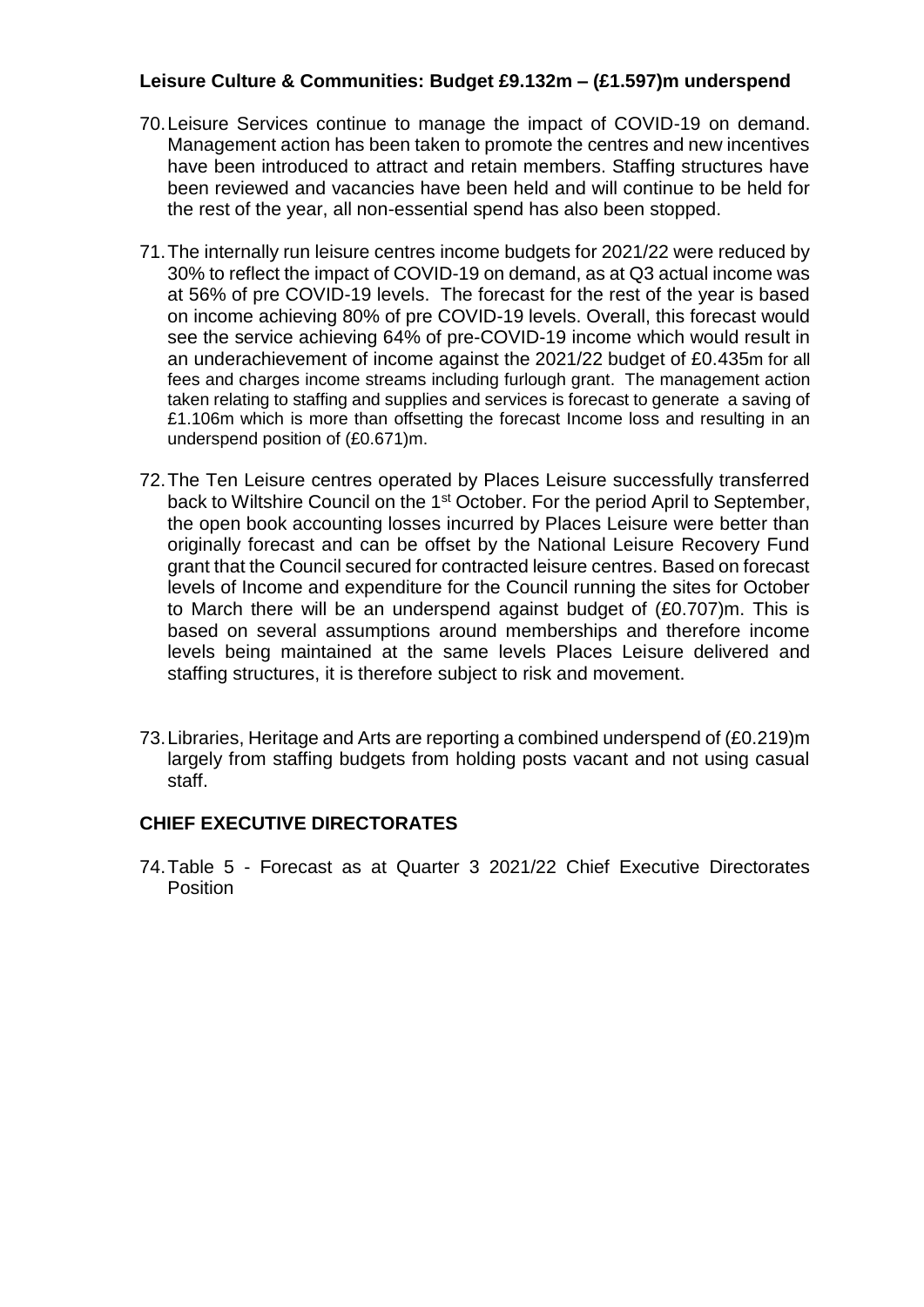|                                      |                | <b>Original</b><br><b>Budget</b> | <b>Revised</b><br><b>Budget Q3</b> | <b>Forecast at</b><br>Q3                 | Variance at<br>Q3 |
|--------------------------------------|----------------|----------------------------------|------------------------------------|------------------------------------------|-------------------|
|                                      |                | $\frac{A}{\pounds m}$            | В<br>£m                            | $\frac{\mathsf{C}}{\pmb{\varepsilon m}}$ | $D(C-B)$<br>£m    |
| <b>Chief Executive Directorates</b>  |                |                                  |                                    |                                          |                   |
| Public Health                        | Gross          | 17.684                           | 18.131                             | 18.131                                   |                   |
|                                      | Income         | (16.143)                         | (16.623)                           | (16.623)                                 |                   |
|                                      | <b>Net Exp</b> | 1.541                            | 1.508                              | 1.508                                    |                   |
| Legal & Governance                   | Gross          | 13.298                           | 11.139                             | 11.273                                   | 0.134             |
|                                      | Income         | (2.403)                          | (2.467)                            | (3.088)                                  | (0.621)           |
|                                      | <b>Net Exp</b> | 10.895                           | 8.672                              | 8.185                                    | (0.487)           |
| <b>IHR&amp;OD and Transformation</b> | Gross          | 6.923                            | 9.272                              | 8.421                                    | (0.851)           |
|                                      | Income         | (2.538)                          | (2.767)                            | (2.868)                                  | (0.101)           |
|                                      | <b>Net Exp</b> | 4.385                            | 6.505                              | 5.553                                    | (0.952)           |
| Corporate Directors & Members        | Gross          | 3.298                            | 3.241                              | 3.118                                    | (0.123)           |
|                                      | Income         | (0.014)                          | (0.014)                            | (0.014)                                  |                   |
|                                      | <b>Net Exp</b> | 3.284                            | 3.227                              | 3.104                                    | (0.123)           |
| Commercial Savings                   | Gross          | 0.102                            | 0.102                              |                                          | (0.102)           |
|                                      | Income         |                                  |                                    |                                          |                   |
|                                      | <b>Net Exp</b> | 0.102                            | 0.102                              |                                          | (0.102)           |
| <b>TOTAL CEX DIRECTORATES</b>        | <b>Gross</b>   | 41.305                           | 41.885                             | 40.943                                   | (0.942)           |
|                                      | Income         | (21.098)                         | (21.871)                           | (22.593)                                 | (0.722)           |
|                                      | <b>Net Exp</b> | 20.207                           | 20.014                             | 18.350                                   | (1.664)           |

### **Legal, & Governance: Budget £8.672 – (£0.487)m underspend**

75.Legal, Electoral and Registration have moved to a forecast underspend position of £(0.487)m at Qtr 3. As previously reported the Registration service saw a significant increase in service income as restriction's lifted, this demand has continued and Income is forecast to overachieve budget, the service is forecasting a £(0.264)m underspend. In addition Electoral Services are now forecasting an underspend of £(0.383)m this is from maximising grant funding and where costs for running elections have come in lower than forecast due to economies of scale. These underspends combined with other service efficiencies and staff savings totalling £(0.173)m is offsetting an overspend of £0.333m in Legal services due to underachievement of income impacted by COVID-19 restrictions and the Council's response.

#### **Human Resources & Organisational Development Services including the executive office, programme office & systems thinking communications, marketing and events: Budget £6.505m – (£0.952)m underspend**

76.The service area has increased following the transfer of the programme office and systems thinking teams. A number of staff are redeployed to support capital programmes and transformational schemes and aligned to the last financial year, wherever possible these posts have not been backfilled on a like for like basis. In addition, executive office and communications service areas have held vacancies, leading to a forecast net underspend on salaries across the whole service.

#### **Directors and Members: Budget £3.226m – (£0.123)m underspend**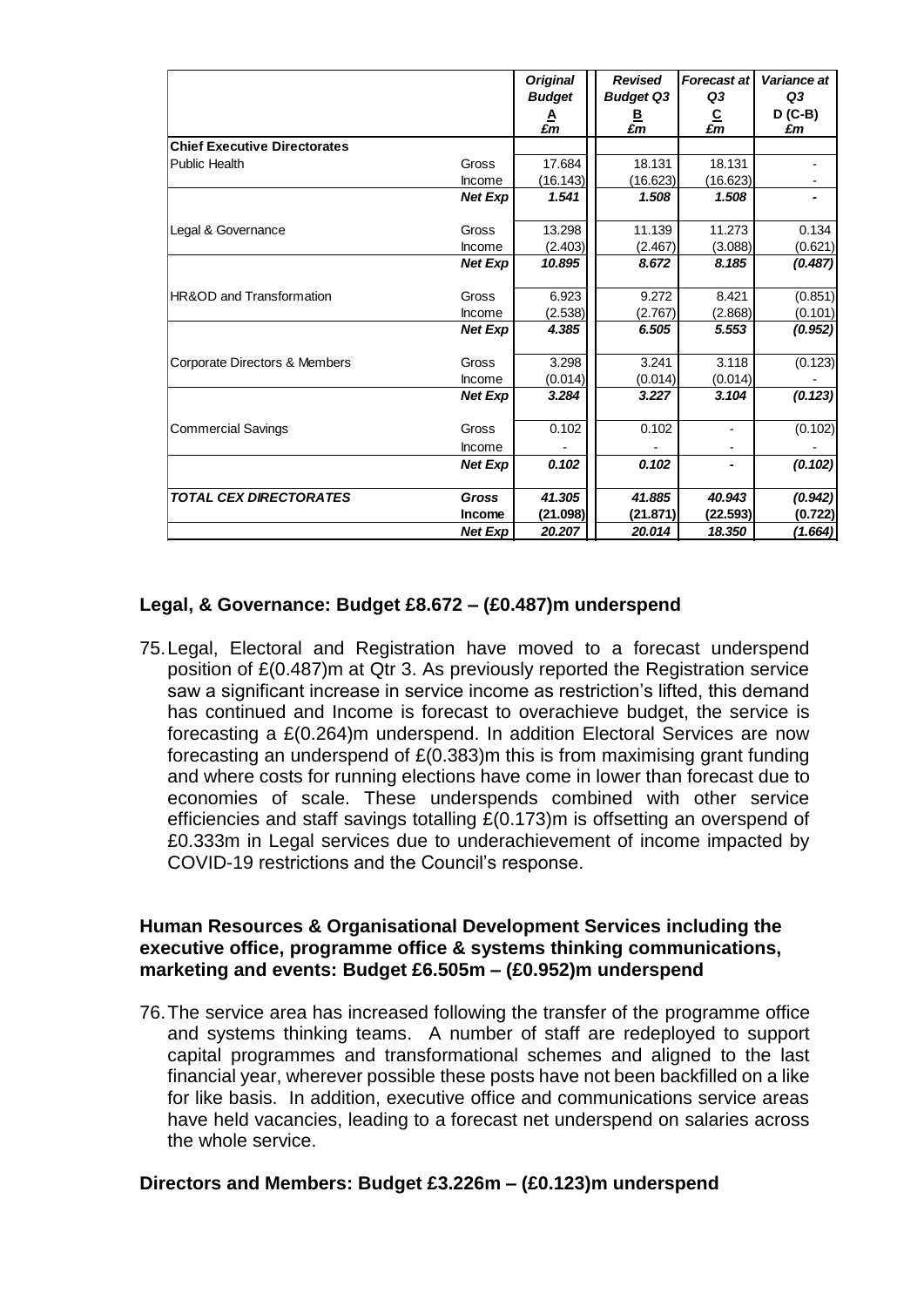77.A £0.124m saving is being achieved on staffing budgets, this is the 2021/22 saving from finalising the senior management structure and maximising grant funding.

#### **Commercial Savings: Budget £0.102m – (£0.102)m underspend**

78.A £0.200m Commercial savings target was set for the 2021/22 budget to recognise savings that should arise during the year from the commercial activity we undertake each year as a Council compared to that for which we have budgeted. In the first quarter a total of £0.302m commercial savings was achieved, as reported in quarter 1 these savings have now been moved and are now shown in the relevant service areas. The variance shown here is the overachievement of the savings target. The table below details the commercials savings to date.

| <b>Service</b>                | Saving                                              | Saving<br>2021-22 | <b>Saving</b><br>2022-23 |
|-------------------------------|-----------------------------------------------------|-------------------|--------------------------|
|                               |                                                     | £'m               | £'m                      |
| Communities & Neighbourhood   |                                                     | 0.083             | 0.083                    |
|                               | Re-Procurement of Home to School, SEN and           |                   |                          |
|                               | specialist transport contracts from April 2021 to   |                   |                          |
| <b>Education &amp; Skills</b> | April 2026                                          | 0.209             | 0.209                    |
|                               | Civica Abritas IT Software contract extension for 4 |                   |                          |
|                               | years to July 2025. 4 year saving £0.072m. 21/22    |                   |                          |
| Digital & Information         | savings £0.010m                                     | 0.010             | 0.020                    |
| <b>TOTAL</b>                  |                                                     | 0.302             | 0.312                    |

Table 6 – Commercial Savings

79.The principles for commercial savings were set out in Quarter 1 report and will continue to be applied.

## **CORPORATE EXPENDITURE**

Table 7 - Forecast as at Quarter 3 2021/22 Corporate Position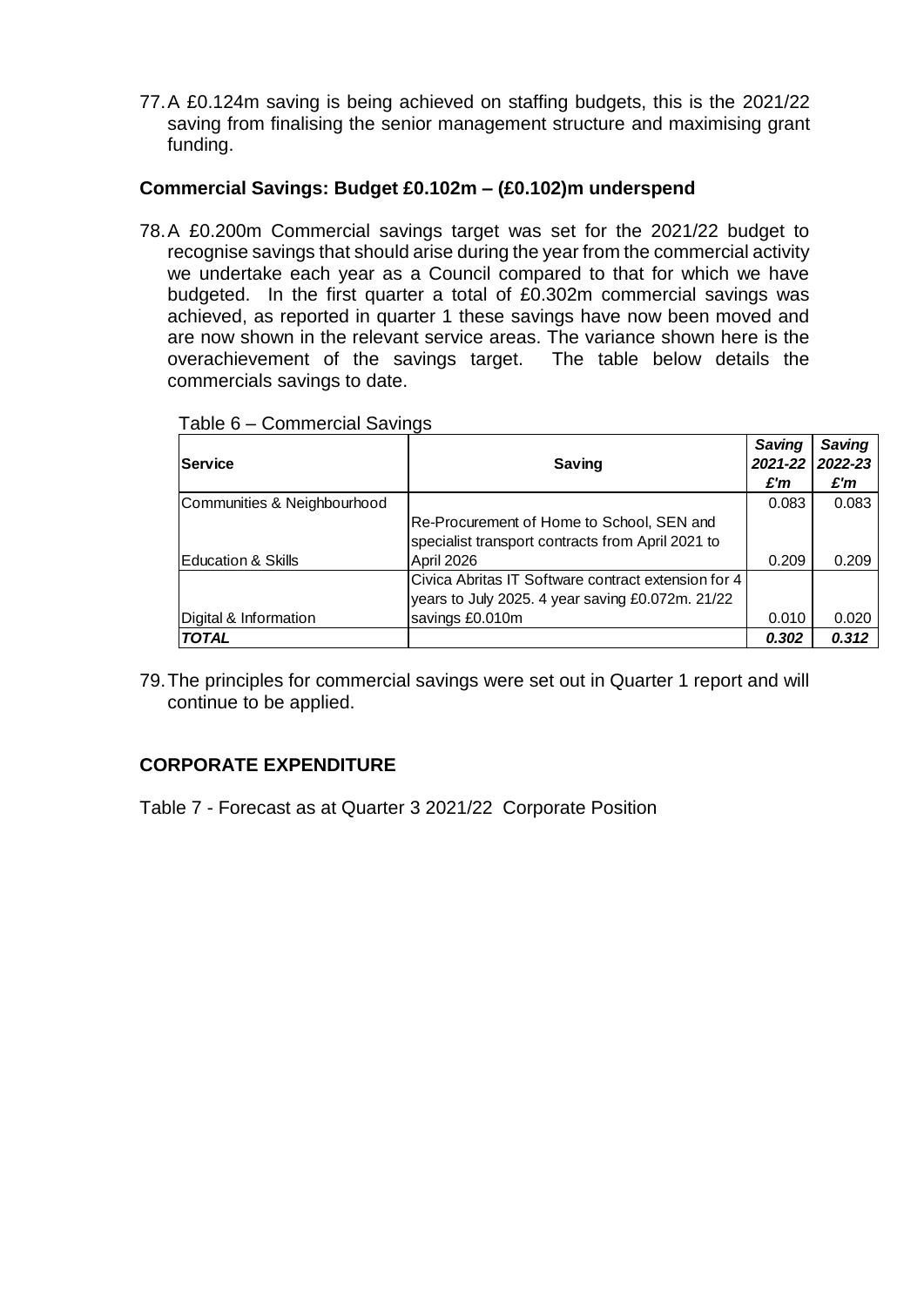|                          |                 | <b>Original</b><br><b>Budget</b><br>£m | <b>Revised</b><br><b>Budget Q3</b><br>$\frac{\mathsf{B}}{\mathsf{E}m}$ | <b>Forecast at</b><br>Q3<br>$\frac{\mathsf{C}}{\pmb{\varepsilon m}}$ | Variance at<br>Q3<br>$D(C-B)$<br>£m |
|--------------------------|-----------------|----------------------------------------|------------------------------------------------------------------------|----------------------------------------------------------------------|-------------------------------------|
| Corporate                |                 |                                        |                                                                        |                                                                      |                                     |
| Movement on Reserves     | Gross<br>Income | (8.444)                                | (8.487)                                                                | (8.676)                                                              | (0.189)                             |
|                          | <b>Net Exp</b>  | (8.444)                                | (8.487)                                                                | (8.676)                                                              | (0.189)                             |
| <b>Capital Financing</b> | Gross           | 25.520                                 | 27.367                                                                 | 25.361                                                               | (2.006)                             |
|                          | Income          | (0.200)                                | (0.200)                                                                | (0.121)                                                              | 0.079                               |
|                          | <b>Net Exp</b>  | 25.320                                 | 27.167                                                                 | 25.240                                                               | (1.927)                             |
| Corporate Costs          | Gross           | 1.085                                  | 4.069                                                                  | 4.069                                                                |                                     |
|                          | Income          |                                        |                                                                        |                                                                      |                                     |
|                          | <b>Net Exp</b>  | 1.085                                  | 4.069                                                                  | 4.069                                                                |                                     |
| <b>Corporate Levies</b>  | Gross           | 7.664                                  | 7.664                                                                  | 7.664                                                                |                                     |
|                          | Income          | (1.039)                                | (1.039)                                                                | (1.039)                                                              |                                     |
|                          | <b>Net Exp</b>  | 6.625                                  | 6.625                                                                  | 6.625                                                                |                                     |
| Covid                    | Gross           |                                        |                                                                        | 0.148                                                                | 0.148                               |
|                          | Income          |                                        |                                                                        | (0.352)                                                              | (0.352)                             |
|                          | <b>Net Exp</b>  |                                        | -                                                                      | (0.204)                                                              | (0.204)                             |
| <b>TOTAL CORPORATE</b>   | <b>Gross</b>    | 25.825                                 | 30.613                                                                 | 28.566                                                               | (2.047)                             |
|                          | Income          | (1.239)                                | (1.239)                                                                | (1.512)                                                              | (0.273)                             |
|                          | <b>Net Exp</b>  | 24.586                                 | 29.374                                                                 | 27.054                                                               | (2.320)                             |

#### **Movement on Reserves: Budget (£8.487m) – (£0.189m) underspend**

80.In the previous financial year (2020/21) where specific COVID-19 grants were not fully spent they were set aside in earmarked reserves to allow activity to be funded in the new year. Following the completion of returns to government for specific COVID-19 grants it has been identified that £0.189m of spend was incurred in 2020/21 associated with the Compliance and Enforcement grant activity although the grant was shown as unspent and set aside. The earmarked reserve therefore should not continue to be set aside and is being drawn down in full with no corresponding pressure of costs to fund in the year.

### **Financing & Investment Income & Expenditure: Budget £27.167m – (£1.927m) underspend**

81.The final borrowing figure for 2020/21 sets the minimum revenue provision charge for year 2021/22, due to the 2020/21 year end underspend position there is a £1.966m saving in 2021/22. Based on the current cashflow forecast the Council will not need to borrow in 2021/22, this is forecast to generate an interest payable saving of £0.120m, however this is partially offset by the forecast loss in interest receivable of £0.080m due to interest rates being so low. Costs of Asset Disposal is forecast to overspend by £0.079m in 2021/22, some of this is a timing issue and will be allocated against the capital receipt when the asset is sold in future years.

#### **COVID-19 Direct costs: Budget £0 – £0.204m underspend**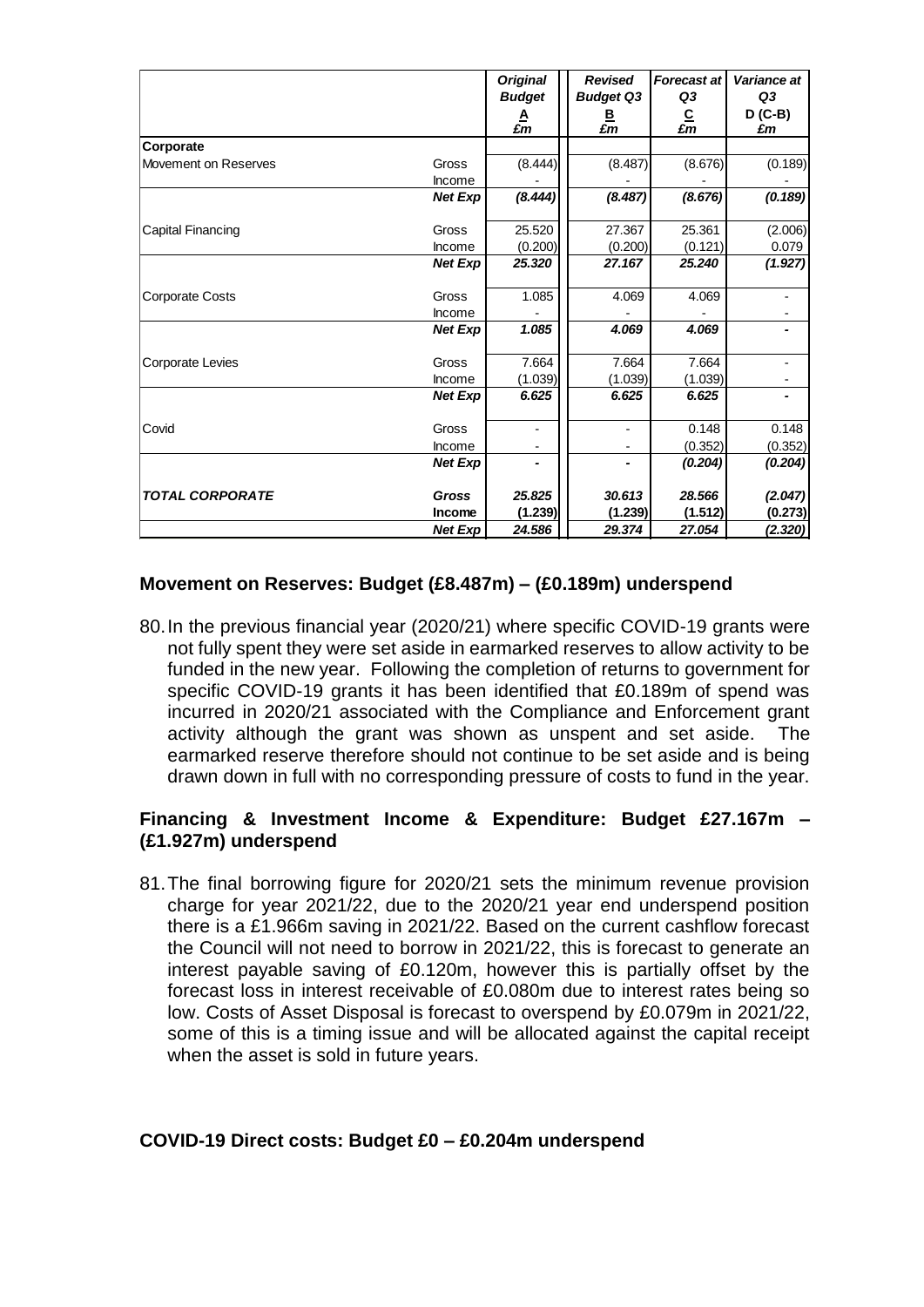- 82.As part of COVID-19 response temporary morgues were set up across the county, these have now been decommissioned, the costs have been shared on a proportional split between Wiltshire and Swindon. The final costs have been incurred and are shown here at £0.148m.
- 83.The Council have been awarded £0.353m New Burdens Grant to go towards the additional costs of delivering the Business Grants for the period August 2020 to March 2021, the costs for delivering this were included in 2020/21 this grant is therefore shown as an underspend to offset the above pressures.

#### **Collection Fund**

- 84.The Collection Fund is the ring-fenced fund which comprises all income and expenditure for both the Council Tax and Business Rates.
- 85.In setting the budget prudent estimates were used on the likely level of receipts to be recouped in 2021/22 from both sources and current forecasts are in line with these original estimates. The overall £1m was set aside for collection uncertainty on business rates which is not forecast to be required and will be available to support businesses further. With the continued reliefs for some business sectors it is unclear how the sectors will recover in future years and with the further announcements that were made as part of the Spending Round 2021 on reliefs for businesses for the next financial year, this gives an indication that further time is required for the economy to recover from the pandemic.
- 86.It should be noted that the £34m s31 grant given by government to support the cashflow impact of mandatory business rates reliefs in 2020/21, and currently held in an earmarked reserve will be applied in full to deal with the deficit that will arise on the collection fund at the end of this financial year.
- 87.The declared position of the overall Collection Fund administered by the council for 2021/22 is a surplus for Council Tax of £3.855m and a deficit for Business Rates of (£30.384m). The council's share of these balances is £3.266m and (£14.888m) respectively, resulting in an overall deficit of (£11.622m). Due to the accounting regulation for the Collection Fund this cost falls to the council during the 2022/23 financial year, and this will be funded by s31 grant received in 2021/22 that will be rolled forward.
- 88.The previous year's deficit will continue to be funded by the monies set aside in the Collection Fund Volatility reserve over the 3 year period 2021/22-2023/24 as originally planned, with the timing of the financial impact across the 3 years set out in the regulations set by government.

#### **Dedicated Schools Grant – Total Grant £406.300m - £8.271m forecast net overspend**

89.The forecast variance for dedicated schools grant (DSG) is a net £8.271m overspend. This is driven by demand from parents and schools for support for vulnerable children with SEN & disability, reflected in increased numbers of education health and care plans (EHCPs.) The number of EHCPs at the end of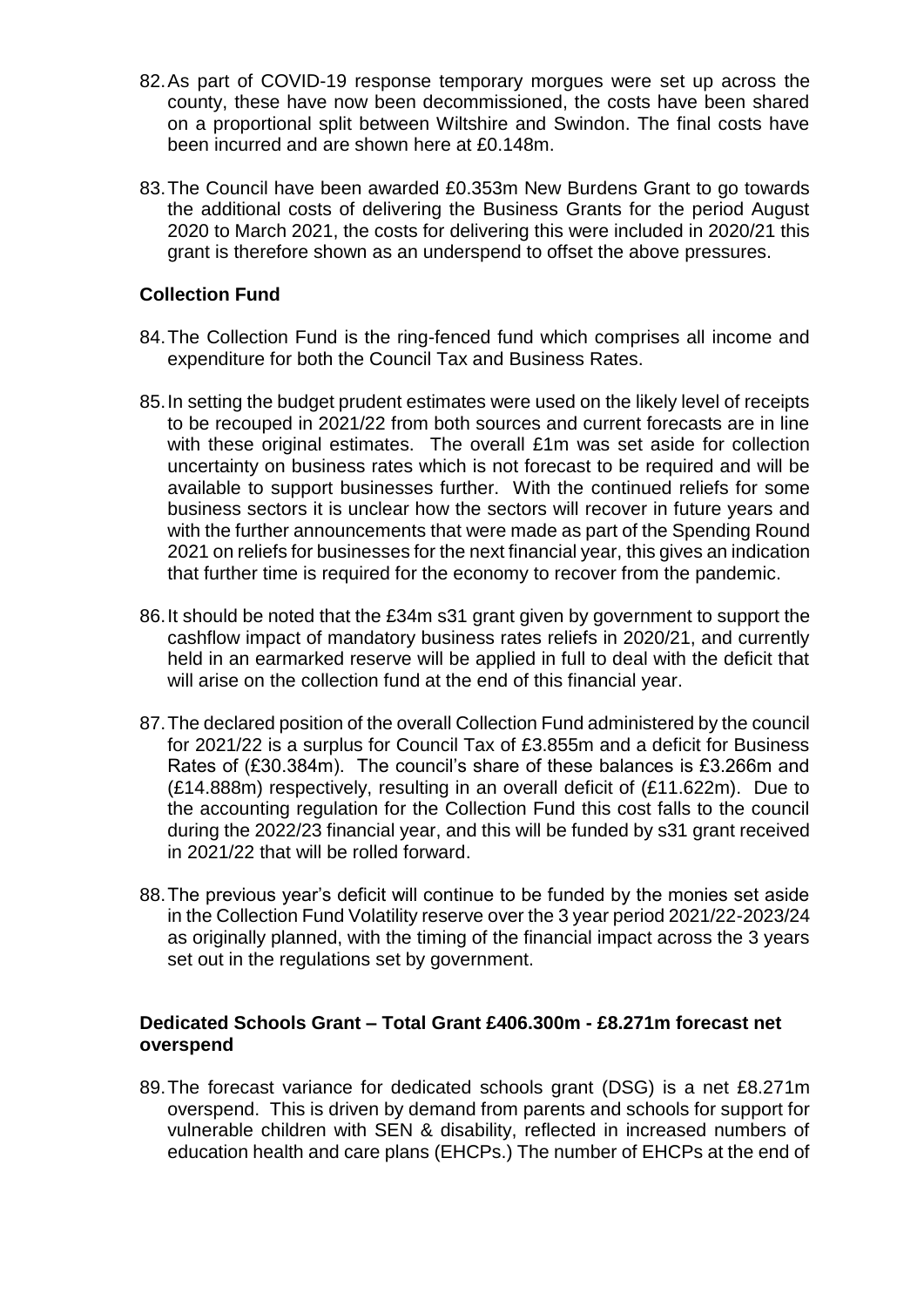quarter 3 2020-21 was 4,044; quarter 3 in 2021-22 is 4,291; an increase of 247 plans (6.1%.)

- 90.The demand pressure and overspend is aligned with the national picture for many other local authorities and Government's acknowledgement of this is reflected in the national level additional funding for the 2020/21 high needs block of £780m and £730m for 2021-22 financial year. The 2021-22 allocation included a £5.5m increase for Wiltshire. This has come someway to alleviating the pressure it will not however, assist with previous years overspends which are held in the DSG deficit reserve in the local authority's balance sheet. Lobbying continues to request support and additional funding at national level and a national SEN review steering group has been created to assist the department for education to conclude the SEND Review and advise on proposals to be set out in a SEND green paper to be published in the first three months of 2022.
- 91.The DSG is ringfenced and is separate to local authority budget. Any underspend or overspend is also ringfenced. At the beginning of the financial year, the DSG reserve balance had a deficit of £18.474m this is now forecast to be £26.555m. The local authority has a 10-year recovery plan centred around inclusion which is being implemented in partnership with schools however the deficit lies with Wiltshire Council whilst the recovery plan is delivered. Additional funding is key to meeting the needs of Wiltshire pupils.

|                                              | Early   | <b>All Other</b> | <b>Total DSG</b> |
|----------------------------------------------|---------|------------------|------------------|
|                                              | Years   | <b>Blocks</b>    | Reserve          |
|                                              | £m      | £m               | £m               |
| Balance brought forward from 2020-21         |         | 18.474           | 18.474           |
| Early Years previous year adjustment         | N/A     | (0.189)          | (0.189)          |
| Forecast Variance (all blocks) for 2020-21   | (1.264) | 9.535            | 8.271            |
| Forecast DSG Deficit carried forward 2020-21 | (1.264) | 27,820           | 26.555           |

#### **DSG Reserve (held in the council's balance sheet)**

- 92.School Leaders have raised the profile of the funding challenges with Wiltshire's MPs who have been supportive and in turn, raised with central government.
- 93.Officers have taken every opportunity to take part in national and south west comparator research which show the extent of the national and regional issue. Best practice and savings approaches are being shared with peers.
- 94.Wiltshire is taking steps to address the demand for specialist placements; significant Council investment in the System of Excellence and new Special School places in the north of the county, the 150-place free special school in the south, expansion of specialist places within our schools and the flexible use of capital receipts by the council to fund a series of projects to facilitate change both internally and to influence partners. These and the savings planned from them do not lead to a balanced position within the 10-year recovery period. Savings are limited by many external factors and include a parent's legal right to state parental preference and recourse to a tribunal. Our local authority position is that we simply cannot sustain the DSG deficit.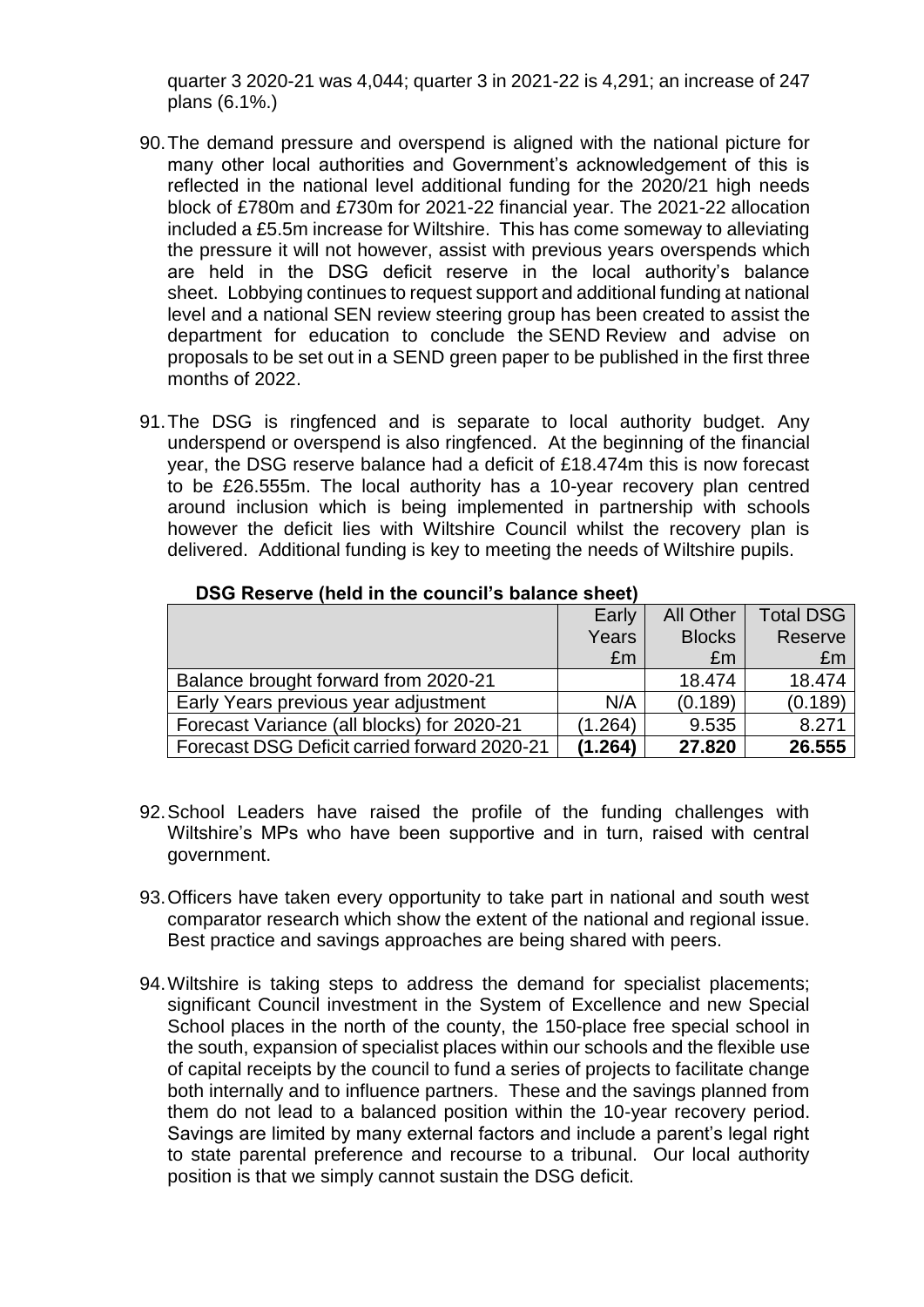95.Officers are regularly meeting with school leaders to progress plans through the High Needs Recovery Group, reporting the position and recovery plan to Schools Forum. As the situation stands both locally and for most other local authorities, the pupil driven needs simply cannot be met without an appropriate level of funding. The DfE have acknowledged this and confirmed this will be considered as part of the SEN review. The local authority continues to meet regularly with the DfE to monitor progress against plans.

#### **SAVINGS DELIVERY 2021/22**

- 96.At 2020/21 year end the Council had identified £8.866m savings as undelivered. £7.099m of these savings were reset at budget setting 2020/21 either through growth or budget rebasing effectively removing those savings that could not be delivered.
- 97.This has left £1.767m prior year savings to be delivered which combined with the 2021/22 savings proposals of £2.601m gives a total savings target for 2021/22 of £4.368m.
- 98. The deliverability of these proposals is monitored and reported directly to the Corporate Leadership Team (CLT). The assessment on the deliverability of the savings at the end of quarter 3 is shown in the table below, these assessments are included in the General Fund figures set out in this report.
- 99.Of the £4.368m savings proposals £2.771m (63.44%) are assessed as either being delivered (blue) or on track to be delivered (green) or have alternative replacement savings identified (grey). £1.430m (32.74%) are assessed as Amber which means they are progressing but contain risk of non-delivery.
- 100. £0.167m (3.8%) of savings targets are currently assessed as red. This means they are deemed unlikely to be delivered as planned and to the timescales required i.e. in this financial year. As part of the budget setting process the pressures included within the base budget for 2022/23 has been adjusted to include the pressure of this non-delivered saving.
- 101. The delivery of savings remains a focus for the Council and the status of the undelivered savings will be considered as part of the financial recovery and future year financial planning processes to ensure the budget remains robust and deliverable.

Table 8 – 2021/22 Savings Delivery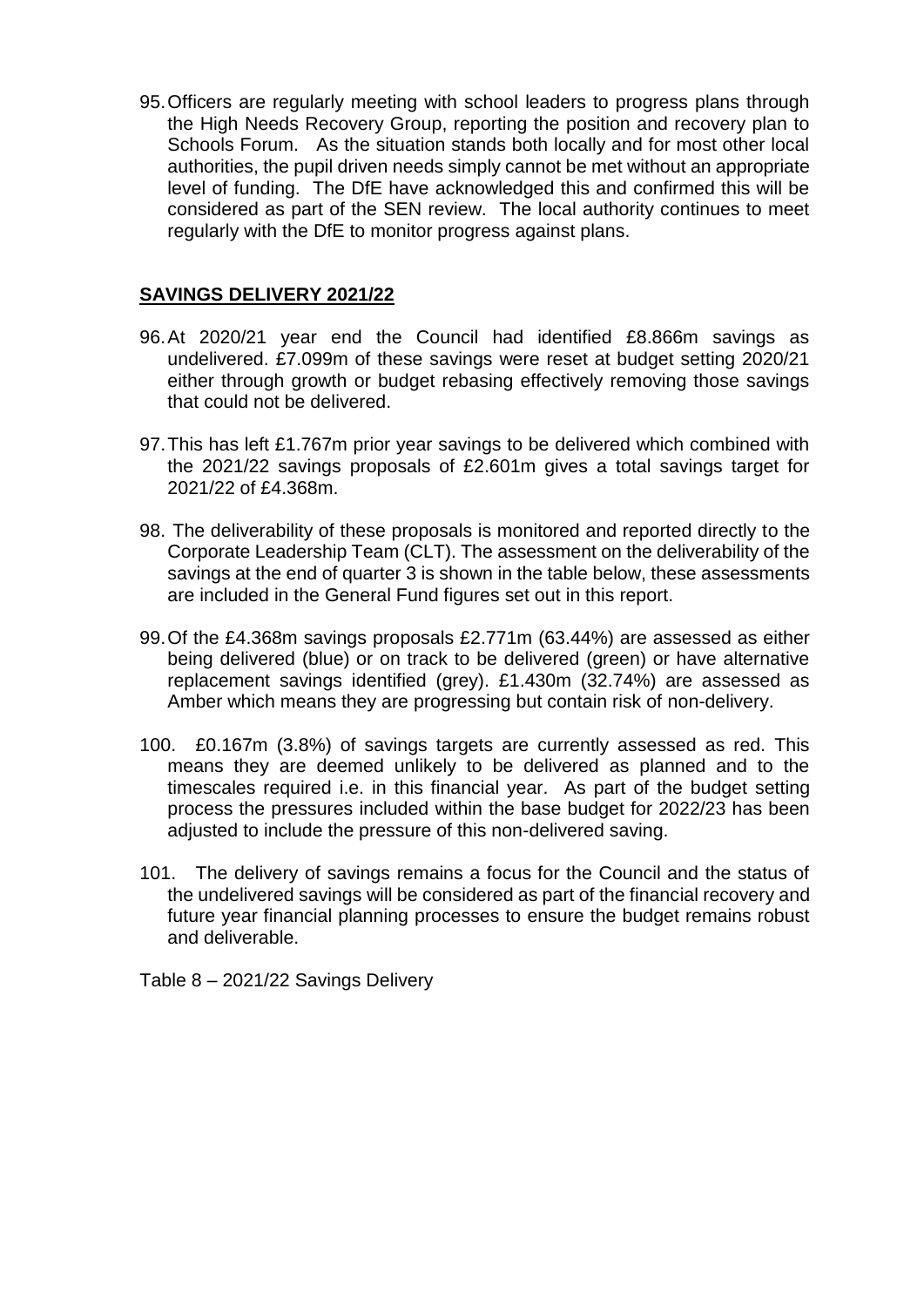| 2021/22 Savings Delivery              |                    |                     |                  |                          |                          |                          |                          |
|---------------------------------------|--------------------|---------------------|------------------|--------------------------|--------------------------|--------------------------|--------------------------|
| <b>Service Area</b>                   |                    | <b>Total Saving</b> | <b>Delivered</b> | <b>Green</b>             | <b>Amber</b>             | Red                      | <b>Alternative</b>       |
|                                       |                    | (f.m)               | $(\text{Em})$    | (f.m)                    | (f.m)                    | $(\text{fm})$            | Savings (£m)             |
| <b>Corporate Director People</b>      |                    |                     |                  |                          |                          |                          |                          |
| Family & Childrens                    | 2021/22            | $-0.153$            | $-0.153$         | $\blacksquare$           | $\blacksquare$           | $\blacksquare$           | ٠                        |
| Learning Disabilities & Mental Health | Prior Years        | $-0.700$            | $-0.100$         |                          | $-0.600$                 |                          | ٠                        |
| Access & Reablement                   | <b>Prior Years</b> | $-0.700$            |                  | $\overline{\phantom{a}}$ | $-0.700$                 | $\blacksquare$           | $\overline{\phantom{a}}$ |
|                                       | 2021/22            | $-0.130$            | ٠                |                          | $-0.130$                 |                          |                          |
| Commissioning - Adults                | Prior Years        | $-0.367$            |                  | $-0.200$                 |                          | $-0.167$                 | ٠                        |
|                                       | <b>TOTAL</b>       | $-2.050$            | $-0.253$         | $-0.200$                 | $-1.430$                 | $-0.167$                 | ٠                        |
| <b>Corporate Director Resources</b>   |                    |                     |                  |                          |                          |                          |                          |
| Housing & Commercial Development      | 2021/22            | $-0.050$            | $-0.050$         | ÷,                       | $\overline{\phantom{a}}$ |                          |                          |
|                                       | <b>TOTAL</b>       | $-0.050$            | $-0.050$         | ٠                        | ٠                        | ٠                        | ٠                        |
| <b>Chief Executive Directorates</b>   |                    |                     |                  |                          |                          |                          |                          |
| Human Resources & Org Development     | 2021/22            | $-0.068$            | $-0.068$         | ÷,                       | $\overline{\phantom{a}}$ | $\overline{\phantom{a}}$ | ٠                        |
|                                       | <b>TOTAL</b>       | $-0.068$            | $-0.068$         |                          |                          |                          |                          |
|                                       |                    |                     |                  |                          |                          |                          |                          |
| <b>Corporate / Cross Cutting</b>      | 2021/22            | $-2.200$            | $-1.701$         |                          | $\blacksquare$           | ٠                        | $-0.499$                 |
|                                       | Total              | $-2.200$            | $-1.701$         | ٠                        | ٠                        |                          | $-0.499$                 |
| <b>GRAND TOTAL</b>                    | Prior Years        | $-1.767$            | $-0.100$         | $-0.200$                 | $-1.300$                 | $-0.167$                 |                          |
|                                       | 2021/22            | $-2.601$            | $-1.972$         |                          | $-0.130$                 |                          | $-0.499$                 |
|                                       |                    |                     |                  |                          |                          | $\sim$                   |                          |
|                                       | Total              | $-4.368$            | $-2.072$         | $-0.200$                 | $-1.430$                 | $-0.167$                 | $-0.499$                 |
|                                       | Prior Year %       |                     | 5.7%             | 11.32%                   | 73.57%                   | 9.5%                     | 0.00%                    |
|                                       | 2021/22 %          |                     | 75.8%            | 0.00%                    | 5.00%                    | 0.0%                     | 19.18%                   |
|                                       | Total %            |                     | 47.4%            | 4.58%                    | 32.74%                   | 3.8%                     | 11.42%                   |
|                                       |                    |                     |                  |                          |                          |                          |                          |

## **CAPITAL RECEIPTS FLEXIBILITIES 2021/22**

- 102. The government allows Local Authorities to fund transformational activity that is designed to deliver ongoing revenue savings and/or transform service delivery to reduce costs or reduce demand for services in the future. This is known as Capital Receipts flexibilities. It is important that any Local Authority using this flexibility is transparent in reporting its plans and the individual projects that are to be funded or part funded and report the previous years' activity and whether the planned savings and/or service transformation have been or are being delivered as planned.
- 103. The forecast position for the current financial year, 2021/22 is shown in the table below and includes narrative on each project and the delivery of benefits that is expected.

Table 9 Flexible Use of Capital Receipts 2021/22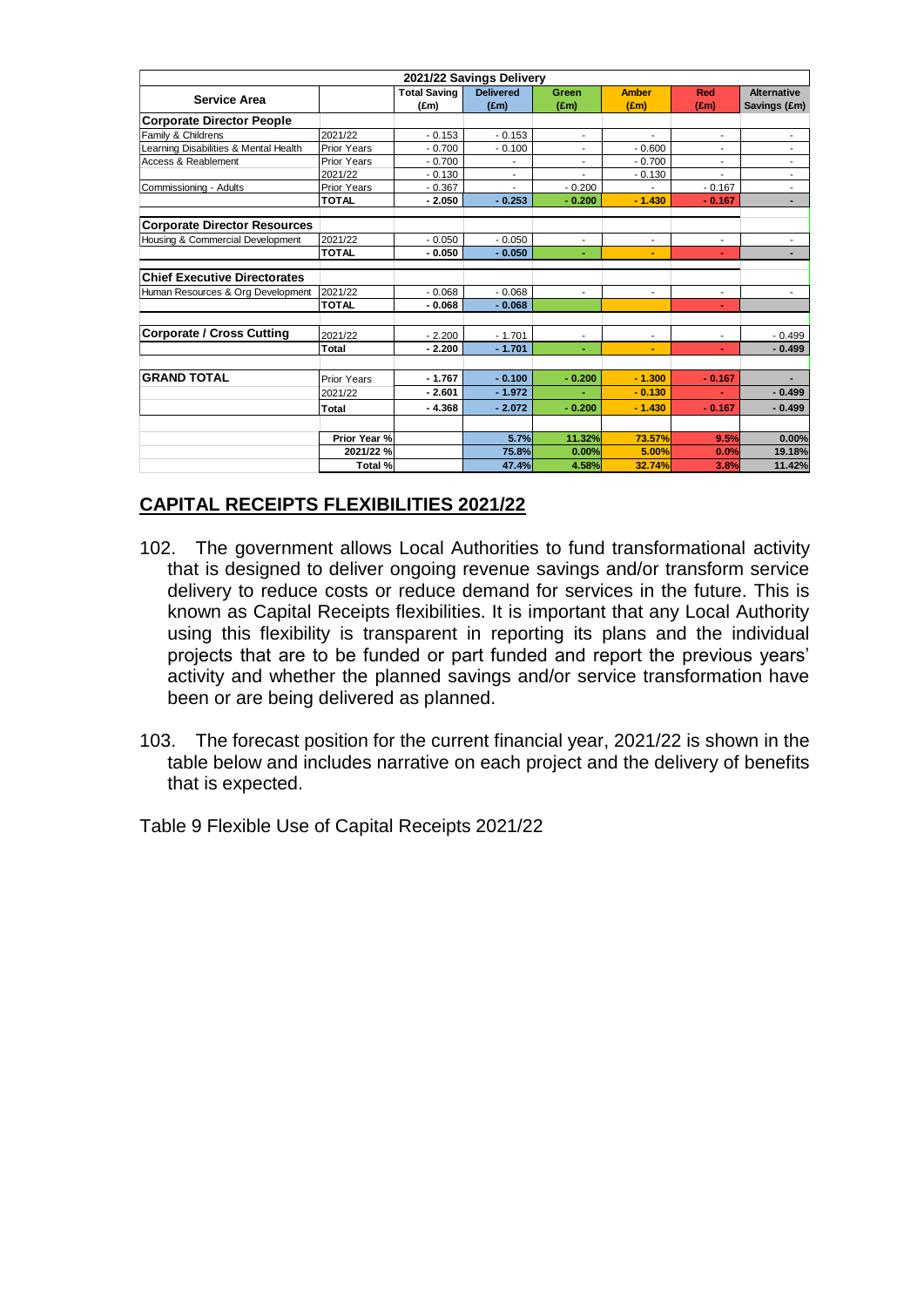| <b>Directorate</b>           | <b>Description</b>                                       | <b>Approved</b><br><b>Budget</b><br>2021-22 | <b>Full Year</b><br><b>Forecast</b><br>2021/22 | Variance | <b>Benefits</b>                                                                                                                                                                                                                                                                                                                                                                                                                                                                                                                                                                                                            |
|------------------------------|----------------------------------------------------------|---------------------------------------------|------------------------------------------------|----------|----------------------------------------------------------------------------------------------------------------------------------------------------------------------------------------------------------------------------------------------------------------------------------------------------------------------------------------------------------------------------------------------------------------------------------------------------------------------------------------------------------------------------------------------------------------------------------------------------------------------------|
|                              |                                                          | £m                                          | £m                                             | £m       |                                                                                                                                                                                                                                                                                                                                                                                                                                                                                                                                                                                                                            |
| HR/OD                        | Organisational Development<br>Transformation             | 1.703                                       | 0.540                                          | $-1.163$ | The 10% saving will be in part attributed to the change efforts supporting service<br>redesign, changes to ways of working and the effective adoption of new technologies<br>Skills, knowledge and capability to work effectively as the organisation changes and<br>transforms.                                                                                                                                                                                                                                                                                                                                           |
| Other                        | <b>Business Intelligence</b>                             | 1.000                                       | 0.341                                          | $-0.659$ | Improved system around data collection and reporting to enable information to be<br>compared and analysed, thus adding value to services                                                                                                                                                                                                                                                                                                                                                                                                                                                                                   |
| Children's & Families        | Fostering Excellence Scheme                              | 0.594                                       | 0.309                                          | $-0.285$ | The savings are shown in the MTFS - expansion of the in house carer scheme leading<br>to lower overall unit costs as well as children in care living in a family in Wiltshire                                                                                                                                                                                                                                                                                                                                                                                                                                              |
| Children's & Families        | <b>FACT Transformation</b>                               | 0.639                                       | 0.250                                          | $-0.389$ | This is a wide-ranging programme to streamline and improve the way we work by<br>taking a whole-system, holistic approach with corporate partners, staff, children,                                                                                                                                                                                                                                                                                                                                                                                                                                                        |
| Children's & Families        | Early Help Support Hub                                   | 0.200                                       |                                                | $-0.200$ | young people and their families. We will promote multi-agency integration which will<br>make us more efficient in providing our services and more effective at helping families                                                                                                                                                                                                                                                                                                                                                                                                                                            |
| Children's & Families        | Contextual Safeguarding                                  | 0.170                                       |                                                | $-0.170$ | and children achieve positive outcomes. As part of our shared vision and shared<br>Practice Framework, professionals will maximise the time spent with families,                                                                                                                                                                                                                                                                                                                                                                                                                                                           |
| Children's & Families        | Transport Co-Ordinator                                   | 0.070                                       | 0.041                                          | $-0.029$ | providing early support to prevent escalation and ensuring that our children thrive in<br>their own communities.                                                                                                                                                                                                                                                                                                                                                                                                                                                                                                           |
| Children's & Families        | Supporting the Parents of under 1s /<br>Dads Matter Too  | 0.250                                       | 0.063                                          | $-0.188$ |                                                                                                                                                                                                                                                                                                                                                                                                                                                                                                                                                                                                                            |
| Education & Skills           | <b>SEN &amp; Inclusion Transformation</b>                | 1.045                                       | 0.785                                          | $-0.260$ | Taking forward an agenda of strengthening inclusion and support for young people<br>with SEND and high needs will require a genuine partnership approach. Strong<br>systematic partnership working within Wiltshire, strategic engagements with parents,<br>schools and settings, and partner agencies are required to build shared ownership of<br>the issues the system is facing, and develop a shared vision and strategy for how the<br>local system will support young people with SEND and high needs                                                                                                               |
| Development                  | Housing & Commercial Service Devolution & Asset Transfer |                                             | 0.250                                          | 0.250    | To support the transfer of assets successfully to other bodies to realise opportunities<br>for more efficient delivery of public services to residents and reduce cost of deliver of<br>those services                                                                                                                                                                                                                                                                                                                                                                                                                     |
| Community &<br>Neighbourhood | Leisure Insourcing Transformation                        | 0.793                                       | 0.793                                          |          | The decision by Cabinet to insource the current leisure sites that are operated by an<br>external provider will involve a complex and time bound insource and transformation.<br>The project will fund the resources required to manage the insource successfully and<br>ensure the leisure sites are open for users from the date of transfer. Moving forward it<br>is anticipated that during the transition the transformation will identify opportunities and<br>efficiencies in running the whole Leisure Service and begin to reduce the annual<br>operating cost following the investment that has been in 2021/22. |
| Other                        | Organisational Recovery                                  | 1.200                                       | 0.534                                          | $-0.666$ | The programme will deliver confident and skilled people working flexibly and utilising<br>the tools available so that we are a resilient, efficient and inclusive organisation.                                                                                                                                                                                                                                                                                                                                                                                                                                            |
| Other                        | Other Transformational Schemes to<br>be considered       |                                             |                                                |          | Benefits to be assessed as additional schemes come forward                                                                                                                                                                                                                                                                                                                                                                                                                                                                                                                                                                 |
| <b>TOTAL</b>                 |                                                          | 7.664                                       | 3.905                                          | $-3.759$ |                                                                                                                                                                                                                                                                                                                                                                                                                                                                                                                                                                                                                            |

## **RESERVES POSITION AND FORECAST**

- 104. Reserves are an important element of the Council's finances and a sufficient level of balances should be held, to mitigate risks within the budget and operations of the Council.
- 105. The level of both general fund reserves and earmarked reserves held by the Council were increased in 2020/21 in response to forecast future financial risks and expected demand. As part of the year end position an additional contribution of £1.4m was made to the General Fund Reserve, increasing the balance to £16.856m. This was to provide additional resilience within the reserve to support the financial position in 2021/22 and to allow for financial risks and a lead in time for recovery.
- 106. New earmarked reserves were created for Budget Equalisation, Latent Demand and Collection Fund Volatility, these were set up to manage specific financial impacts. As part of the 2021/22 budget, planned drawdowns were included of £4.165m from the Budget Equalisation reserve and £4.279m from the Collection Fund Volatility reserve.
- 107. At the July meeting, Cabinet approved an additional £0.861m draw down from the latent demand reserve to fund the required part year investment in capacity within SEND and Inclusion Services in 2021-22 which is reflected as a commitment against this reserve and can be seen in Appendix B. It is intended that the balance of the Latent Demand reserve will be drawn down when evidence is presented that shows demand exceeds the metrics on which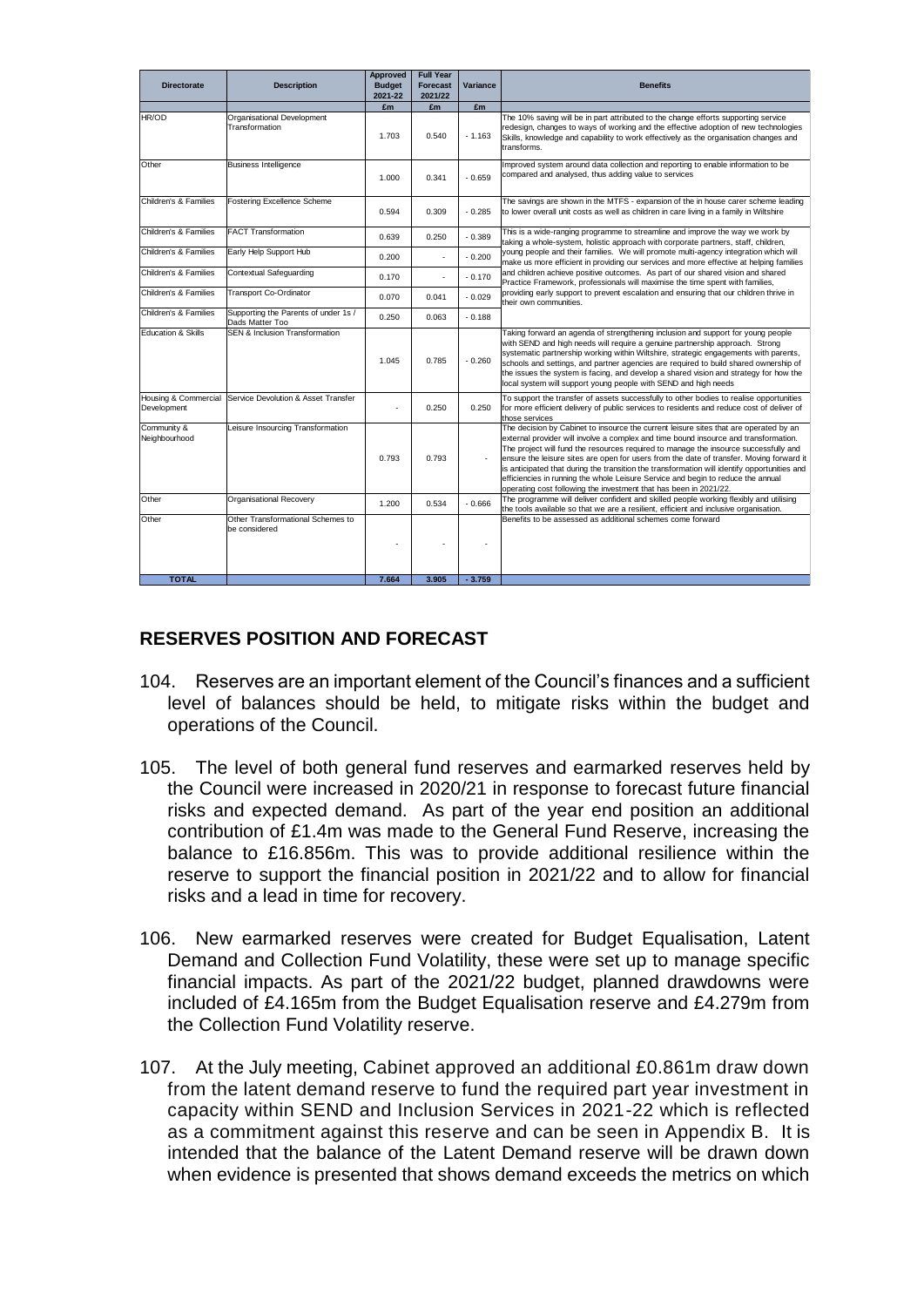the budget was based. There remains no recommended draw down from the Latent Demand reserve, however the funding commitment for SEND and Inclusion has been allowed for, as shown in Appendix B, but will be formally requested at the end of the financial year should the funding not be available within the revenue budget.

- 108. A review of the earmarked reserve balances has been carried out to assess the need to continue to hold them and the level of funding required to remain in them. As a result of this review there is a recommendation to consolidate £3.299m from some reserves into a single Transformation reserve to provide funding for transformation across the council. £1.797m held in reserves has been assessed as no longer required to be set aside. It is recommended that, due to the favourable in-year financial forecast position and the financial pressure in the future years that £1.4m is added to the General Fund Reserve during the year. This will allow for the planned contribution in 2022/23 to be removed from the budget to reduce the budget gap and to increase the Councils financial resilience now. This will increase the amount set aside in the General Fund Reserve to £18.256m. The balance from earmarked reserves no longer required to be set aside of £0.397m is recommended to be transferred into a new reserve to provide funding for Business Plan priorities, with draws from this reserve to be approved by Cabinet during the financial year. Details of these re-allocations can be seen in Appendix C.
- 109. Due to the favourable position of the forecast financial position, it is requested to set aside a further £2m in the Pay Award reserve. This will double the value of the reserve and provide additional funding for the pay award for 2021/22 that has still not been agreed nationally. If the full value of £4m balance in the reserve is not required once the pay award for 2021/22 is agreed this funding will be available to support any additional staffing related costs that may arise in future years, such as future pay awards that are agreed above the value included in the budget.
- 110. The balance of the overall council underspend position at the end of the year will be requested to be transferred to the Budget Equalisation Reserve at year end to provide additional capacity to support the budget setting process for future years. The current quarter 3 forecast transfer is the underspend less the £2m requested to be transferred to the Pay Award reserve and is a balance of £12.824m and is reflected in Appendix B. Any underspend on the Towns Recovery budget will be requested to be transferred to a specific earmarked reserve at year end to allow for future initiatives to be funded (as detailed in paragraph 64). Any overachievement of income in Streetworks in the Highways service will be requested to be transferred to a specific ear-marked reserve at year end and ringfenced for the Ash Die back programme for 2022/23 (as detailed in paragraph 71).
- 111. The 2021/22 opening balance of Local Authority Earmarked Reserves total £106.878m, at quarter one drawdowns were requested for £10.444m as described above and included in the budget and a recommendation to draw down £0.043m from Public Health Earmarked reserve was approved at the Cabinet meeting in September.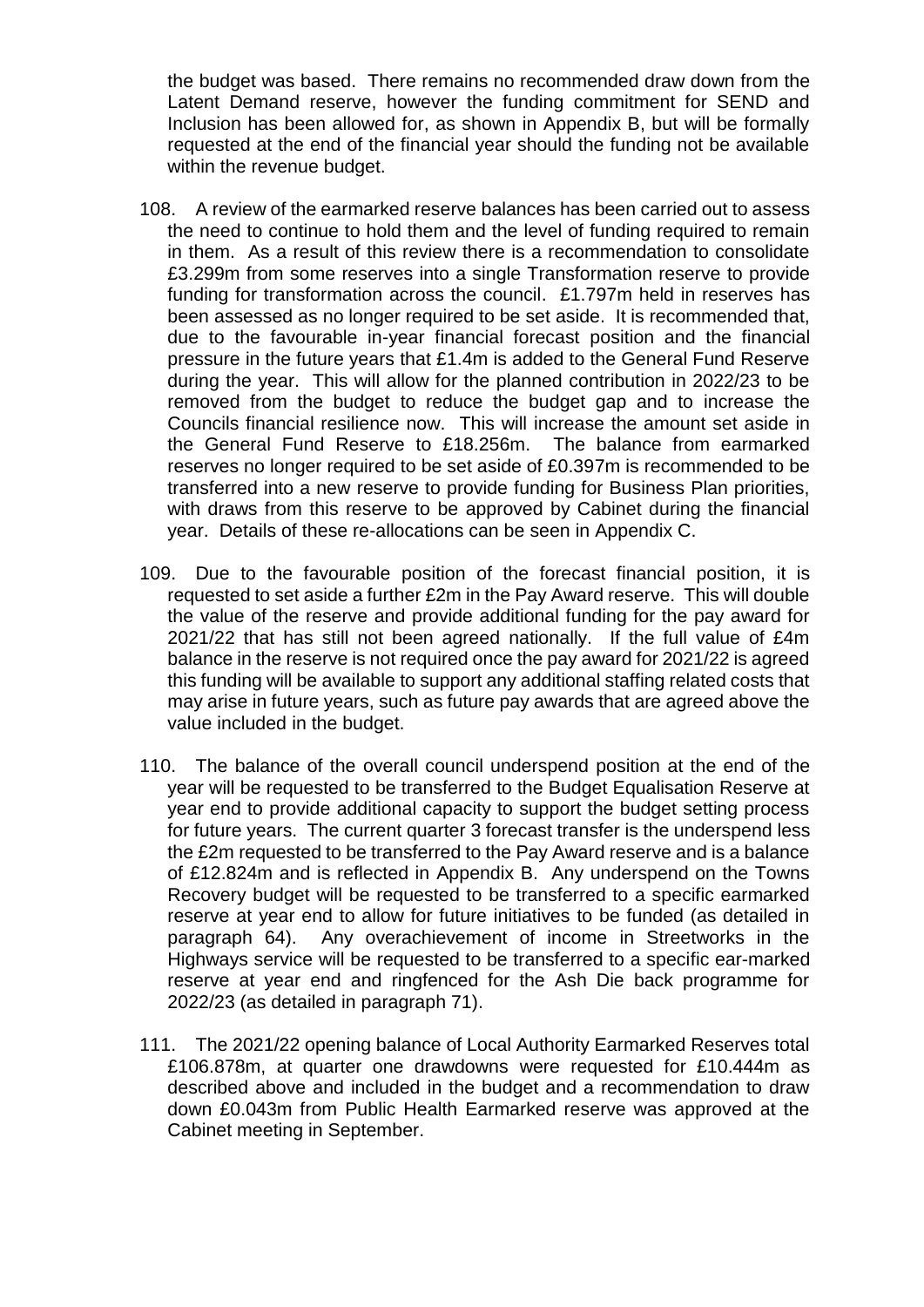- 112. The Public Health drawdown will be used to fund the recruitment of a fixed term post to deliver the Making Every Contact Count (MECC) programme in the current financial year. The MECC programme is an approach to changing behaviour in order to have a positive effect on the health and wellbeing of individuals, communities and populations.
- 113. A full list of Earmarked reserves and movements is presented in Appendix B.

### **Overview and Scrutiny Engagement**

114. Regular reports are taken to Overview & Scrutiny relating to the Council's financial position. This report is being considered at the meeting of Financial Planning Task Group on 21 January 2022.

### **Safeguarding Implications**

115. None have been identified as arising directly from this report.

### **Public Health Implications**

116. None have been identified as arising directly from this report.

### **Procurement Implications**

117. None have been identified as arising directly from this report.

## **Equalities Impact of the Proposal**

118. None have been identified as arising directly from this report.

#### **Environmental and Climate Change Considerations**

119. None have been identified as arising directly from this report.

## **Risks that may arise if the proposed decision and related work is not taken**

120. If the Council fails to take actions to address forecast shortfalls, overspends or increases in its costs it will need to draw on reserves. The level of reserves is limited and a one-off resource that cannot be used as a long-term sustainable strategy for financial stability.

#### **Risks that may arise if the proposed decision is taken and actions that will be taken to manage these risks**

121. Ongoing budget monitoring and management, of which this report forms part of the control environment, is a mitigating process to ensure early identification and action is taken. Risks associated with service delivery and the level of reserves will be raised as and when proposals are brought forward as part of the budget setting process.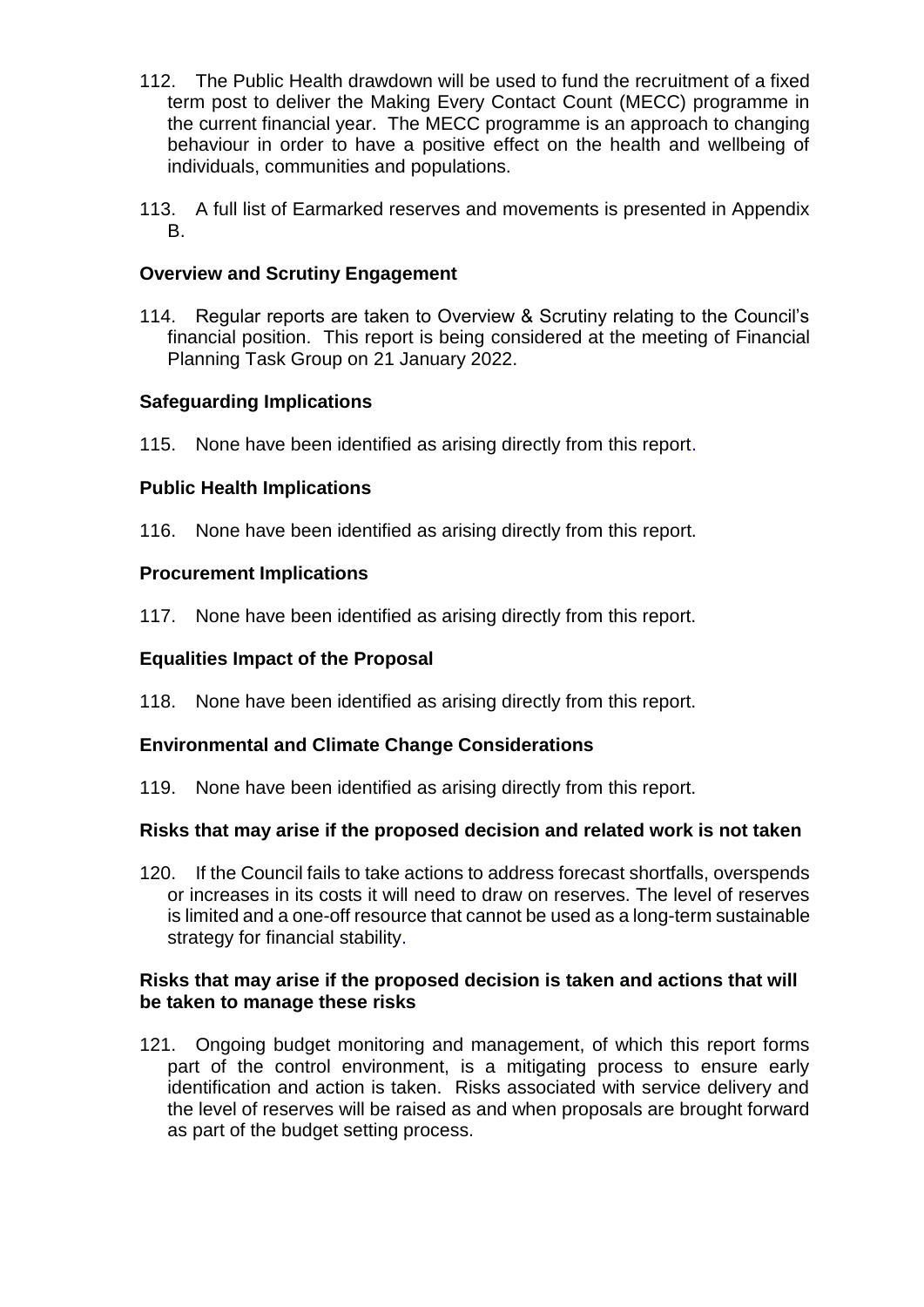## **Financial Implications – Section 151 Officer Commentary**

- 122. This report is the third report for the current 2021/22 financial year and the forecast for the financial year as at quarter three continues to present a secure financial position for the Council in 2021/22, given the level of uncertainty when the budget was set back in February 2021.
- 123. The overall position shows a £4m improvement on the forecast underspend at quarter two, which is mainly as a result of improvements in forecast income as well as demand not materialising in this year as expected. The increase underspend has been transferred into reserves and these have been factored into the budget proposals being put forward in the Budget 2022/23 report.
- 124. This builds on the outturn position for the last financial year where the Council was able to prudently set aside reserves to deal with potential latent demand for services and the uncertainty on the volatility on the collection of council tax and business rates.
- 125. Although there are pressures within the Council, as reported, these are being managed overall and although there continues to be uncertainty, apart from the Cabinet investment decision on SEND & Inclusion, there are no further requirements to draw from the latent demand reserve that cannot be met from within existing budget provision.
- 126. The revisions to the budget for the current demand have been used to revise the base budget assumptions for 2022/23 which are detailed in the budget proposals and MTFS report.
- 127. The forecast underspend allows the Council to act prudently once again. Putting further funds aside, with the proposal to transfer the underspend this financial year into the budget equalisation reserve and build upon the funds that were created last financial year. A total of £12.8m is now forecast to transfer into that reserve to help mitigate against future financial resilience risk, and in addition a further £2m funds, on top of the existing £2m, are being set aside to deal with the cost of the pay award for this financial year once negotiations have been settled.
- 128. The use of the Budget Equalisation Reserve over the MTFS has been set out in the budget & MTFS report. Any use of reserves will only ever be a one off and is not sustainable in delivering Council services on an ongoing basis. It will however allow the time for transformation and the reduction of spending to take place, but inevitably the Council has to achieve this to operate within the funds available to it.
- 129. As we enter the last quarter of 2021/22 the continuance of sound financial management and control as well as the rebasing of service spend for the level of demand that is being presented now has put the Council in a strong position. It demonstrates that the Council can operate within its budget, can prudently set aside funds to help manage future financial sustainability.

#### **Legal Implications**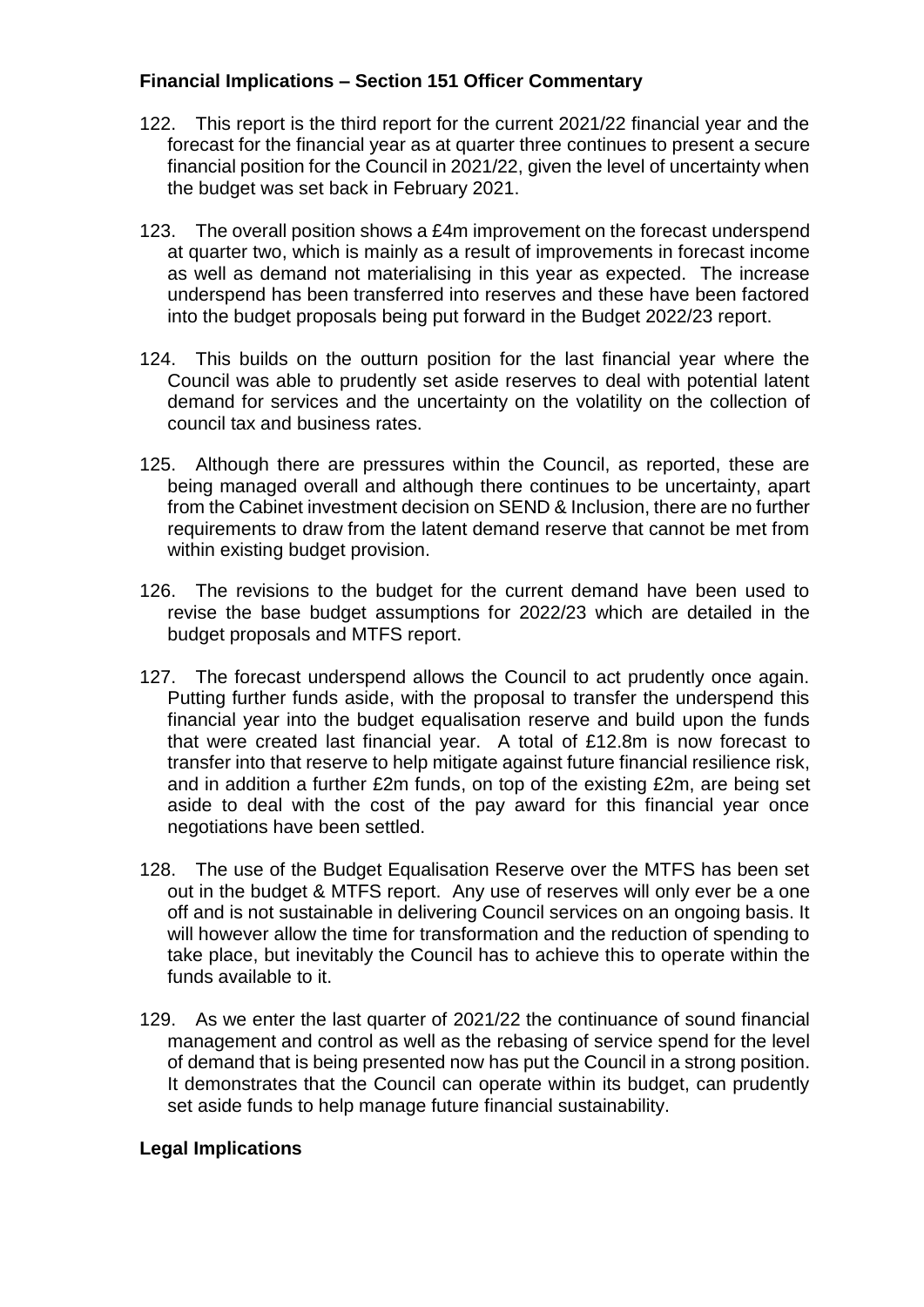130. None have been identified as arising directly from this report.

## **Workforce Implications**

131. If the Council fails to take actions to address forecast shortfalls, overspends or increases in its costs it may need to implement further spend controls, or if the position is deemed critical unplanned service rationalisation may be required. This could impact on the workforce, and may include changes to roles or redundancies. Ongoing budget monitoring and management, of which this report forms part of the control environment, is a mitigating process to ensure early identification and action is taken.

## **Options Considered**

- 132. Budget monitoring forms part of the financial control environment and it is important to provide reporting on all aspects of financial management and performance to Cabinet and the public, including delivery to plans, variances and risks and impacts.
- 133. There is a statutory requirement to set a balanced budget. This report is an update report that outlines to members the latest position in respect to the Budget 2022/23 following the previous update in September.

### **Conclusions**

134. The report supports effective decision making, ensures a sound financial control environment and ensures members are updated on the latest position for the budget for 2022/23.

## **Andy Brown (Deputy Chief Executive and Corporate Director - Resources),**  [andy.brown@wiltshire.gov.uk](mailto:andy.brown@wiltshire.gov.uk)

Report Authors:

Andy Brown, Neil Haddock, Leanne Sykes, Marie Taylor, Lizzie Watkin, Assistant Director of Finance and Deputy S151 OfficerHead of Finance - Environment, Head of Finance - Care,, andy.brown@wiltshire.gov.uk, neil.haddock@wiltshire.gov.uk, leanne.sykes@wiltshire.gov.uk, marie.taylor@wiltshire.gov.uk, lizzie.watkin@wiltshire.gov.uk Leanne Sykes, Head of Finance, Growth, Investment & Place Marie Taylor, Head of Finance, Children & Education Neil Haddock, Head of Finance, Adults

20/01/2022

#### **Appendices**

Appendix A: Revenue Budget Movements Appendix B: Forecast Reserves Position 2021/22 Quarter 2 Appendix C: Earmarked Reserves Review

#### **Background Papers**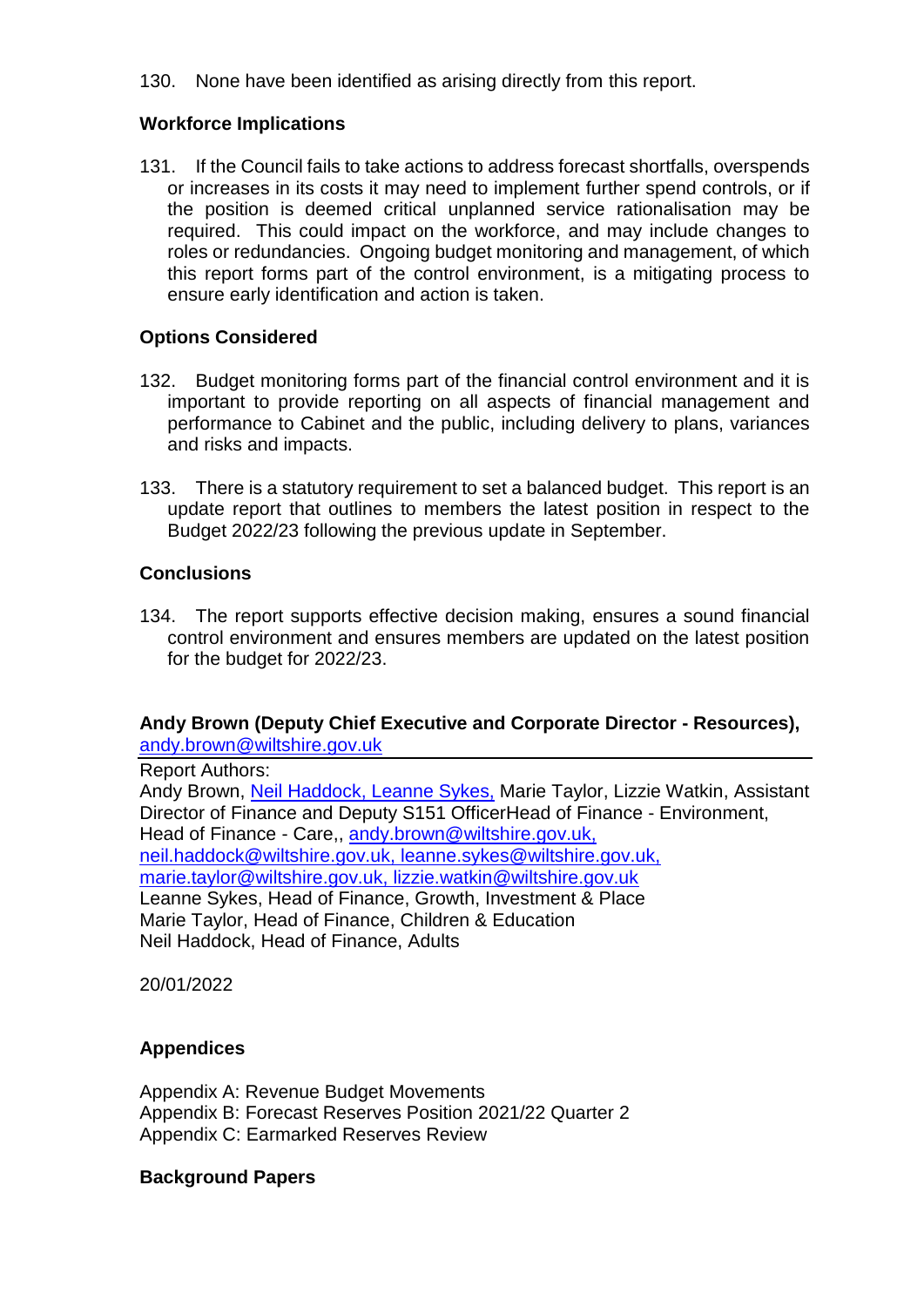The following documents have been relied on in the preparation of this report:

Wiltshire Council's Financial Plan Update 2021/22, Medium Term Financial Strategy 2025/26 and Capital Programme and Strategy - Full Council, 23 February 2021

<https://cms.wiltshire.gov.uk/ieListDocuments.aspx?CId=130&MId=13056&Ver=4>

Financial Year 2021/22, Quarter Two Revenue Budget Monitoring Report – Cabinet, 30 November 2021

[Agenda for Cabinet on Tuesday 30 November 2021, 10.00 am | Wiltshire Council](https://cms.wiltshire.gov.uk/ieListDocuments.aspx?CId=141&MId=13773&Ver=4)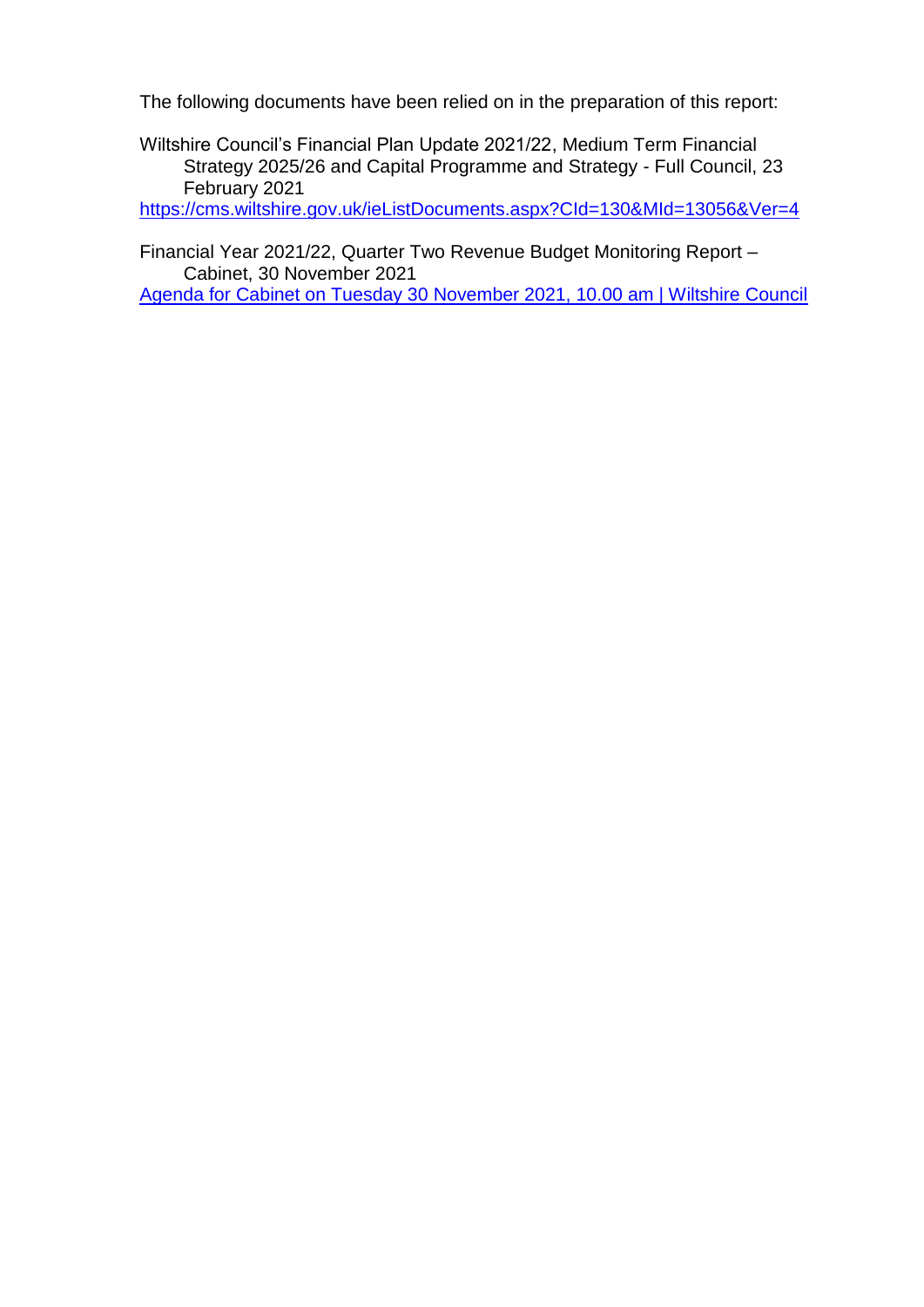## **Appendix A – Revenue Budget Movements**

# **Appendix A - Revenue Budget Movements 2021/22**

|                                                   | 2021-22<br>Original<br><b>Budget in</b><br><b>Revised</b><br><b>Structure</b> | <b>Budget</b><br>movements<br>approved by<br><b>CLT</b><br>Q1/Q2/Q3 | <b>Revised</b><br><b>Budget Q3</b> |
|---------------------------------------------------|-------------------------------------------------------------------------------|---------------------------------------------------------------------|------------------------------------|
|                                                   | £m                                                                            | £m                                                                  | £m                                 |
| <b>Corporate Director People</b>                  |                                                                               |                                                                     |                                    |
| Living and Ageing Well                            | 67.009                                                                        | 0.918                                                               | 67.927                             |
| Whole Life Pathway                                | 79.053                                                                        | 1.645                                                               | 80.698                             |
| <b>Education &amp; Skills</b>                     | 20.948                                                                        | $-0.471$                                                            | 20.477                             |
| Family & Children Services                        | 61.925                                                                        | $-1.144$                                                            | 60.781                             |
| <b>Corporate Director Resources</b>               |                                                                               |                                                                     |                                    |
| Finance                                           | 4.999                                                                         | $-1.291$                                                            | 3.708                              |
| Assets & Commercial Development                   | 15.498                                                                        | 0.217                                                               | 15.715                             |
| <b>ICT</b>                                        | 11.406                                                                        | 0.283                                                               | 11.689                             |
| Procurement & Commissioning                       | 10.515                                                                        | $-2.397$                                                            | 8.118                              |
| <b>Corporate Director Place &amp; Environment</b> |                                                                               |                                                                     |                                    |
| Highways & Transport                              | 37.735                                                                        | $-0.837$                                                            | 36.898                             |
| Economy & Regeneration                            | 2.121                                                                         | 0.656                                                               | 2.777                              |
| Planning                                          | 2.493                                                                         | $-0.120$                                                            | 2.373                              |
| Environment                                       | 44.340                                                                        | $-1.460$                                                            | 42.880                             |
| Leisure Culture & Communities                     | 9.725                                                                         | $-0.593$                                                            | 9.132                              |
| <b>Chief Executive Directorates</b>               |                                                                               |                                                                     |                                    |
| Public Health                                     | 1.541                                                                         | $-0.033$                                                            | 1.508                              |
| Legal & Governance                                | 10.895                                                                        | $-2.222$                                                            | 8.673                              |
| HR&OD and Transformation                          | 4.384                                                                         | 2.121                                                               | 6.505                              |
| Corporate Directors & Members                     | 3.386                                                                         | $-0.160$                                                            | 3.226                              |
| <b>Commercial Savings</b>                         |                                                                               | 0.102                                                               | 0.102                              |
| Corporate                                         |                                                                               |                                                                     |                                    |
| Movement on Reserves                              | $-8.444$                                                                      | $-0.043$                                                            | $-8.487$                           |
| <b>Capital Financing</b>                          | 25.320                                                                        | 1.847                                                               | 27.167                             |
| <b>Corporate Costs</b>                            | 1.087                                                                         | 2.982                                                               | 4.069                              |
| <b>Corporate Levies</b>                           | 6.625                                                                         |                                                                     | 6.625                              |
| Covid                                             |                                                                               |                                                                     |                                    |
| <b>General Fund Budget</b>                        | 412.561                                                                       | 0.000                                                               | 412.561                            |
| <b>HRA Budget</b>                                 |                                                                               |                                                                     |                                    |
| Total                                             | 412.561                                                                       | 0.000                                                               | 412.561                            |
| <b>WC Funding</b>                                 |                                                                               |                                                                     |                                    |
| <b>General Government Grants</b>                  | $-57.045$                                                                     |                                                                     | $-57.045$                          |
| <b>Council Tax</b>                                | $-297.016$                                                                    |                                                                     | $-297.016$                         |
| <b>Business Rates Retention Scheme</b>            | $-58.500$                                                                     |                                                                     | $-58.500$                          |
| <b>Total Funding</b>                              | $-412.561$                                                                    |                                                                     | $-412.561$                         |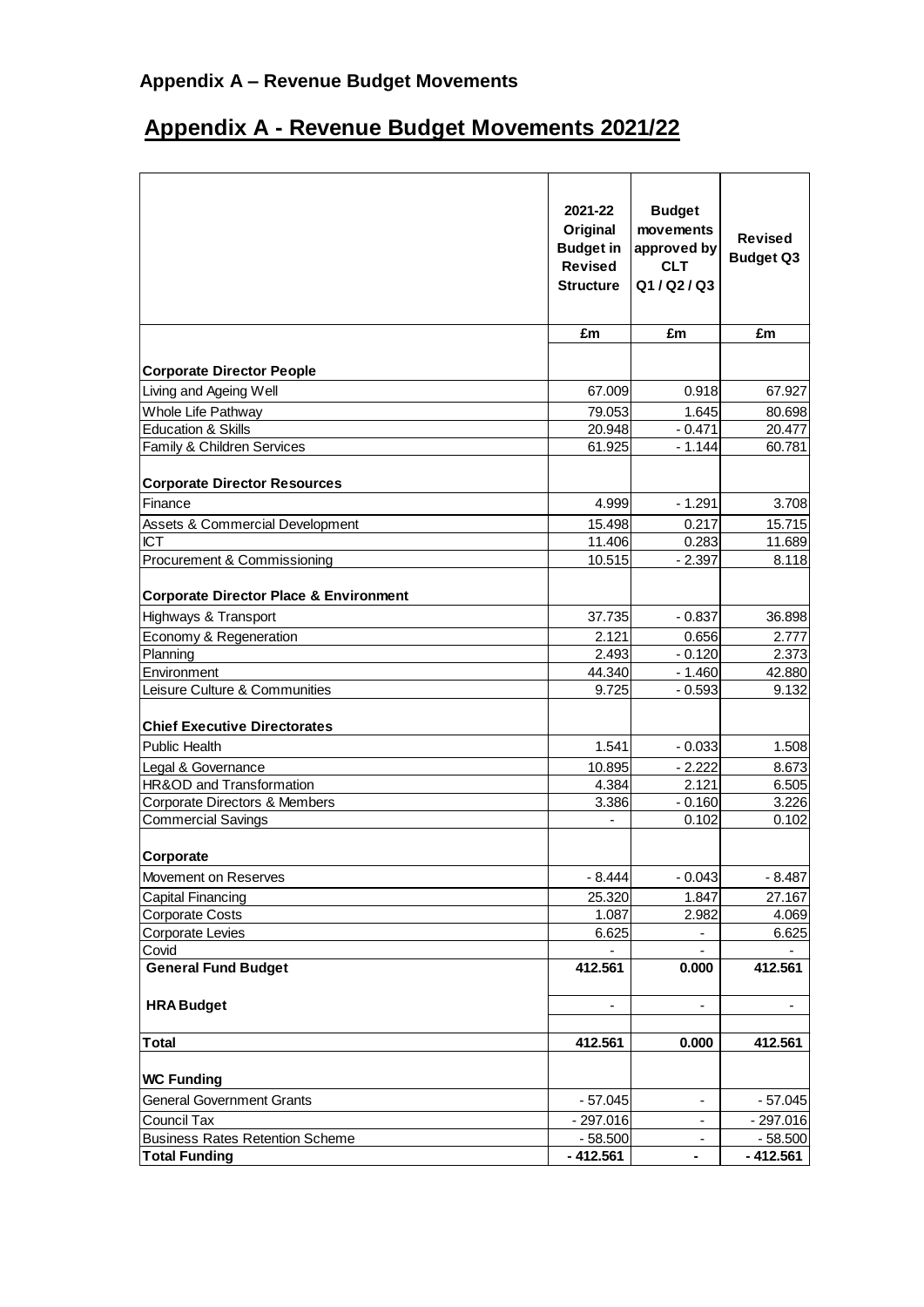## **Appendix B – Forecast Reserves Position 2021/22 Quarter 3**

|                                   | <b>Closing</b> | <b>Closing</b> | <b>Closing</b> | <b>Closing</b> |
|-----------------------------------|----------------|----------------|----------------|----------------|
|                                   | <b>Balance</b> | <b>Balance</b> | <b>Balance</b> | <b>Balance</b> |
| <b>Reserve</b>                    | 2021/22        | 2022/23        | 2023/24        | 2024/25        |
|                                   | £m             | £m             | £m             | £m             |
|                                   |                |                |                |                |
| <b>General Fund</b>               | 18.256         | 18.256         | 19.656         | 21.056         |
|                                   |                |                |                |                |
| <b>EARMARKED RESERVES:</b>        |                |                |                |                |
| <b>Budget Equalisation</b>        | 16.520         | 16.520         | 7.418          | 0.000          |
| <b>Latent Demand</b>              | 7.034          | 4.034          | 0.000          | 0.000          |
| <b>Collection Fund Volatility</b> | 6.925          | 5.675          | 4.425          | 4.425          |
| Public Health                     | 4.823          | 4.823          | 4.823          | 4.823          |
| Transformation                    | 3.299          | 3.299          | 3.299          | 0.000          |
| <b>Business Plan Priorities</b>   | 0.397          | 0.509          | 0.000          | 0.000          |
| <b>PFIs</b>                       | 5.494          | 5.494          | 5.494          | 5.494          |
| Ilnsurance                        | 2.338          | 2.038          | 1.738          | 1.738          |
| <b>Other Earmarked</b>            | 4.993          | 3.910          | 4.041          | 4.041          |
| <b>Total Earmarked</b>            | 51.823         | 46.302         | 31.239         | 20.522         |
|                                   |                |                |                |                |
| <b>Schools Balances</b>           | 12.542         | 12.542         | 12.542         | 12.542         |
| <b>DSG</b>                        | $-27.708$      | $-38.708$      | $-51.708$      | $-51.708$      |
|                                   |                |                |                |                |
| <b>TOTAL</b>                      | 54.913         | 38.392         | 11.729         | 2.412          |